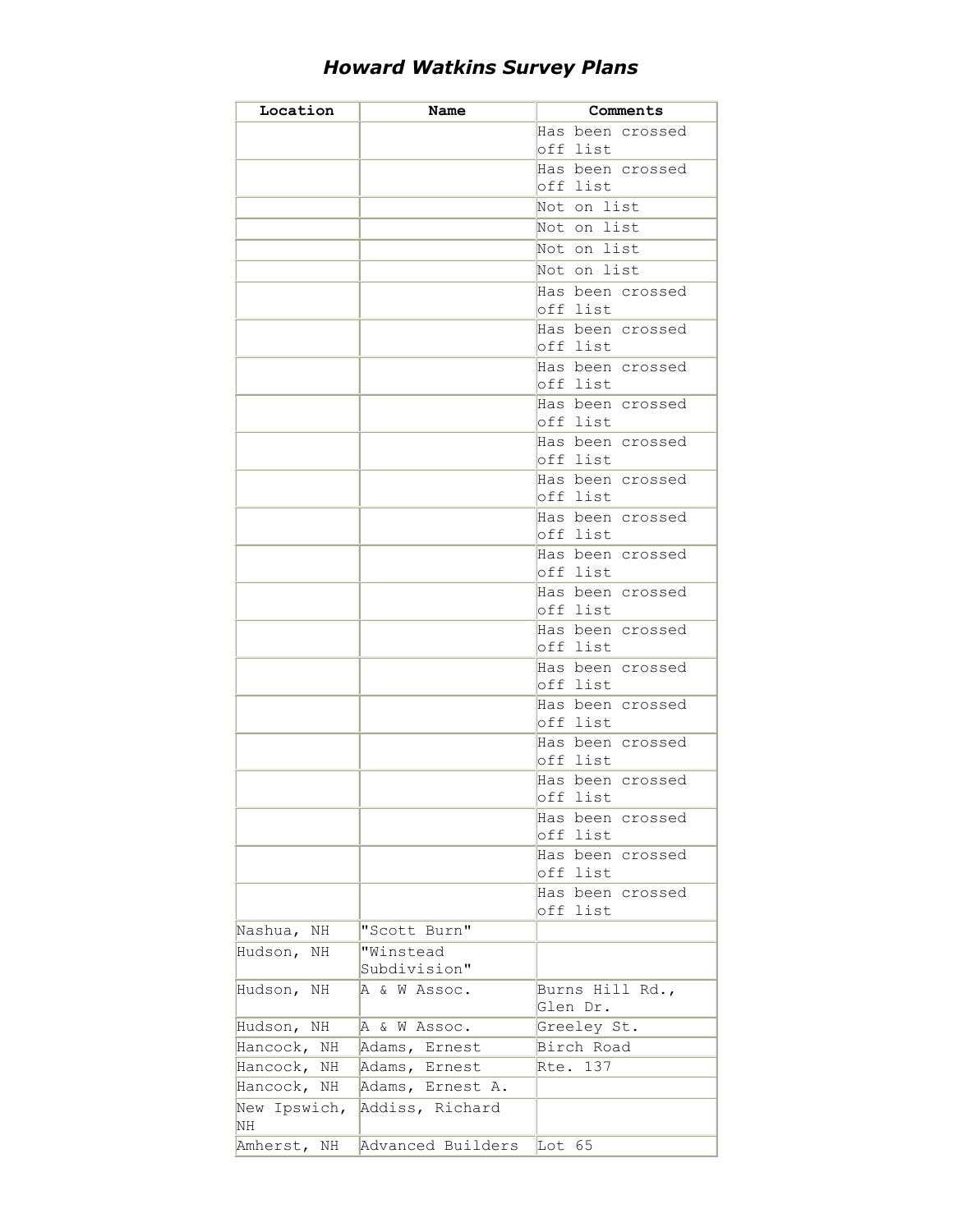| Location                      | Name                                     | Comments                      |
|-------------------------------|------------------------------------------|-------------------------------|
|                               | Amherst, NH Advanced Builders            |                               |
| Windham, NH                   | Advanced Builders                        |                               |
| Amherst, NH                   | Advanced Homes<br>Inc.                   | Boston Post Rd. -<br>Amherst  |
|                               | Merrimack, NHAdvanced Homes<br>Inc.      | Lot 12 - Ridgecrest<br>Dr.    |
| NH                            | Peterborough, Aldrich & Sullivan         |                               |
| Nashua, NH                    | Allard, John &<br>Joyce                  |                               |
|                               | Merrimack, NHAllard, Russell             |                               |
| Nashua, NH                    | Allen, Ernest L.,<br>Dr. O.D.            |                               |
|                               | Merrimack, NHAllen, Theresa L.           |                               |
| Nashua, NH                    | Allison, Wm.                             |                               |
| Hudson, NH                    | Alukonis, Stanley                        |                               |
| Hudson, NH                    | Alukonis, Stanley                        | Putnam Rd.                    |
|                               | Amherst, NH   Amadon, Richard H.         |                               |
| NH                            | Lyndeborough, Anderson, Donald           |                               |
| Temple, NH                    | Anderson, Steve                          |                               |
| Andover, MA                   | Andover, Ma                              | Brookshire Estates            |
| Nashua, NH                    | Andrews, Brian P.                        |                               |
| Amherst, NH                   | Andrews, Ed                              |                               |
|                               | Andrews, Ed.                             |                               |
| Hollis, NH                    | Andrews, Edward &<br>Frampton, Roy       | Ranger Rd. - Septic<br>Design |
| Concord, NH                   | Angwin, Paul                             |                               |
| Hollis, NH                    | Ano, Robert                              |                               |
| Greenfield,<br>NΗ             | Anthony, Steve                           | Putnam                        |
| Wilton, NH                    | Arends, Kaj                              |                               |
| Wilton, NH                    | Arends, Kaj                              |                               |
| Amherst, NH                   | Armstrong, Wm.<br>В.                     |                               |
| Amherst, NH                   | Assoc. Indust.<br>Inc.                   |                               |
| Milford, NH                   | Auto Parts - 101                         | James Nash                    |
| Milford, NH                   | Aveni, Anthony                           |                               |
| Hollis, NH                    | Aves, Nigel                              |                               |
| NH                            | Lyndeborough, Ayers, George              |                               |
| Dublin, NH                    | Babneau, Doris                           |                               |
| Lyndeborough, Ball, Wm.<br>ΝH | &<br>Pauline                             |                               |
| NH                            | Lyndeborough, Ballou, Grace L.           |                               |
| Antrim, NH                    | Bank of N.H.                             | Proctor Land                  |
|                               | Amherst, NH Baptist Church of<br>Amherst |                               |
| Milford, NH                   | Barlow, Paul                             |                               |
|                               | Merrimack, NHBarnes, Divita              |                               |
| Brookline, NHBarnes, John     |                                          |                               |
|                               | Dunbarton, NH Barnes, John G.            |                               |
| NH                            | Lyndeborough, Barnes, John G.            |                               |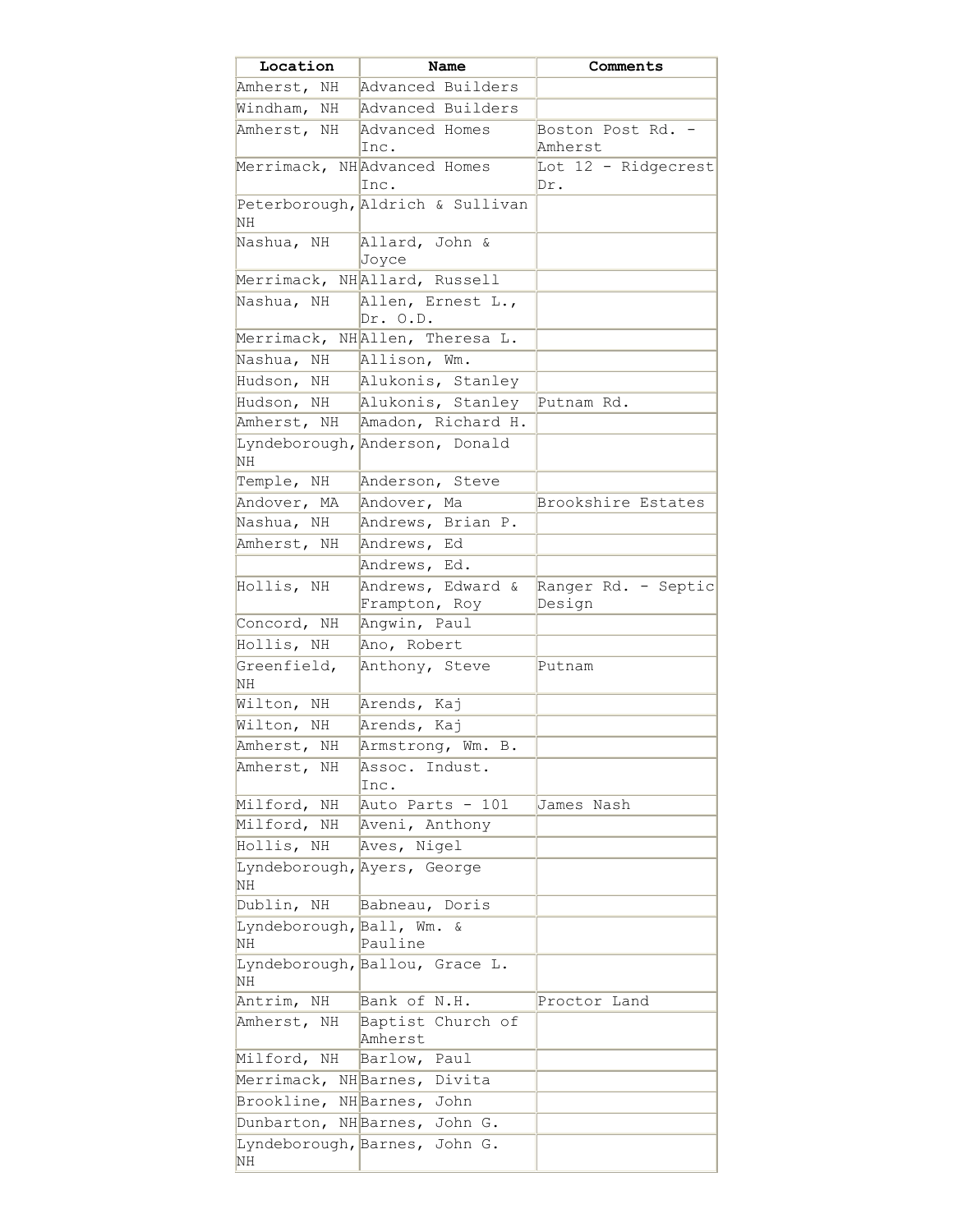| Location           | Name                                            | Comments             |
|--------------------|-------------------------------------------------|----------------------|
| Greenfield,<br>NH  | Barrows, Robert                                 |                      |
|                    | Peterborough, Barrows, Robt.                    | Peterborough         |
| NH                 |                                                 |                      |
| Nashua, NH         | Barry, Michael                                  |                      |
| Mont Vernon,<br>NH | Baskins & Manning                               |                      |
| Wilton, NH         | Baskins & Manning                               |                      |
| Amherst, NH        | Baskins & Manning                               |                      |
| Wilton, NH         | Baskins, Jim et<br>als                          |                      |
| New Ipswich,<br>NH | Batchelder, Geo.                                |                      |
| Amherst, NH        | Batchelder,<br>Willard                          |                      |
| Milford, NH        | Batchelder, Wm. R.                              |                      |
| Greenfield,<br>NH  | Bathalon, Roger                                 |                      |
| Wilton, NH         | Bauch, Wm.                                      |                      |
| Greenfield,        | Bay, Donat                                      |                      |
| NН                 |                                                 |                      |
|                    | Merrimack, NHBaylis, Thomas L.                  |                      |
| Greenfield,<br>NH  | Beard, Daniel                                   |                      |
| Milford, NH        | Beebe Bros.                                     |                      |
|                    | Merrimack, NHBel Val Assoc.                     |                      |
| Nashua, NH         | Belanger, Normand                               |                      |
| Hollis, NH         | Bell, C. Woodbury                               |                      |
| Nashua,<br>ΝH      | Bellavance, Edgar<br>J                          |                      |
| Nashua,<br>ΝH      | Bello, Jos. A<br>(Mickey)                       |                      |
| Nashua, NH         | Bennett, Lewis W.                               |                      |
| Temple, NH         | Benotti, Jas.                                   |                      |
| Wilton, NH         | Bent-Burke                                      | A.L.<br>Post #<br>10 |
|                    | Colebrook, NHBergeron, Clement                  |                      |
| Pelham, NH         | Berthel, Albin &<br>Thiberge, Philip            | Little Island Pond   |
| Nashua, NH         | Betters, John                                   |                      |
| Greenfield,<br>NH  | Bieniek, Walter J.                              |                      |
| Wilton, NH         | Bier, George                                    | Rte. 101             |
| Milford, NH        | Bigelow, Lynn J.                                |                      |
|                    | Merrimack, NHBigwood, Oscar                     |                      |
|                    | Merrimack, NHBise, Harry I.                     |                      |
| Milford, NH        | Bjork, Ernest H.                                |                      |
| Mont Vernon,       | Blanchard, Frank                                |                      |
| ΝH                 | С.                                              |                      |
| Wilton,<br>ΝH      | Blanchard, Heidi<br>$\delta$<br>Wilder, Clinton |                      |
| Wilton,<br>ΝH      | Blanchard, I.<br>Kenton                         |                      |
| Wilton, NH         | Blanchard, Steven                               |                      |
| Harrisville,       | Blanchette, David                               |                      |
| ΝH                 |                                                 |                      |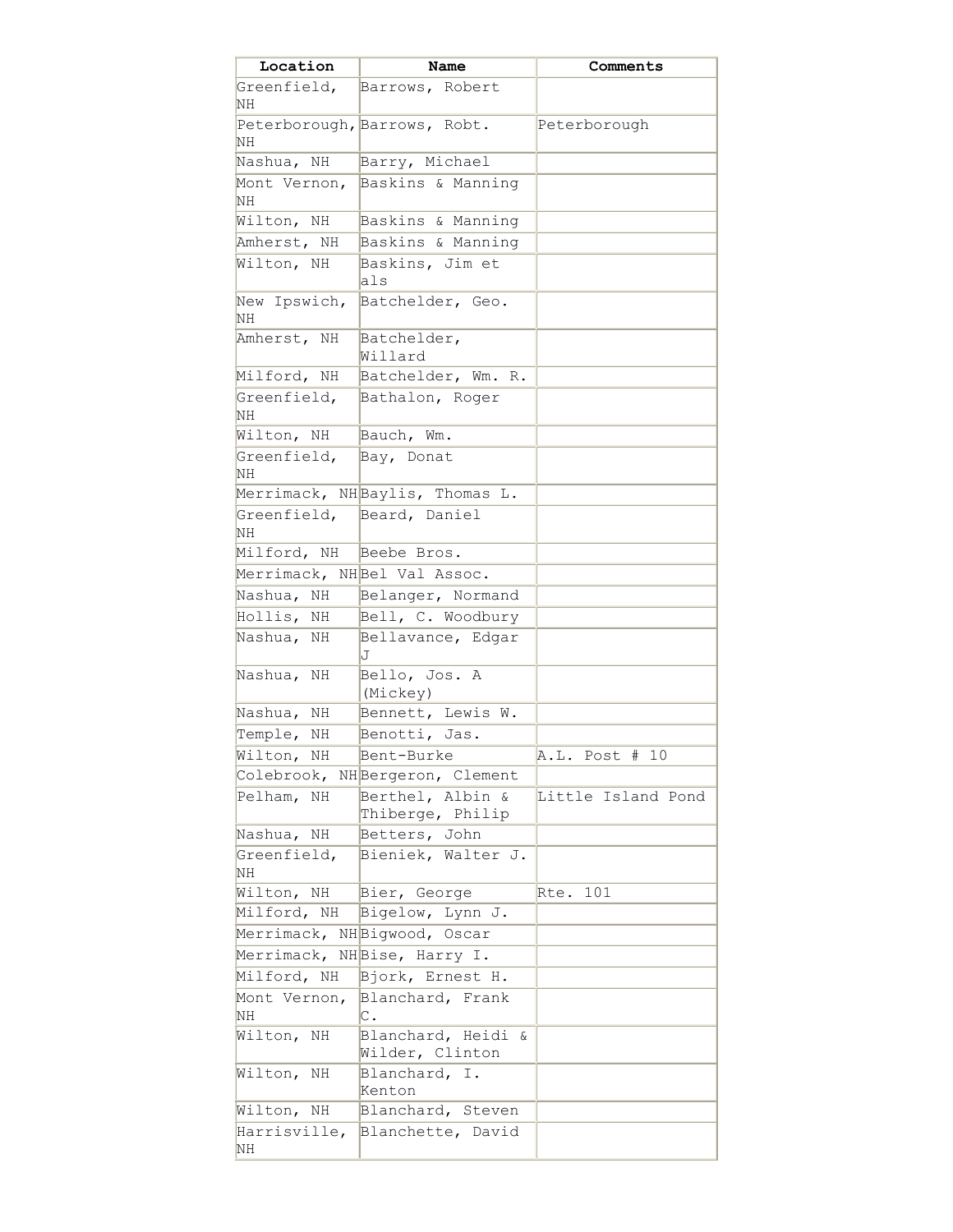| Location          | Name                              | Comments           |
|-------------------|-----------------------------------|--------------------|
| Wilton, NH        | Blanchette, Gladys<br>Α.          |                    |
| Wilton, NH        | Blanchette, Robt.                 |                    |
|                   | Peterborough, Blanchette, Ronald  |                    |
| NH                | J.                                |                    |
| Wilton, NH        | Blanchette, Ronald<br>J.          |                    |
| Richmond, NH      | Blessed Sacrament                 |                    |
|                   | Inc.                              |                    |
| Wilton, NH        | Bodnar, Linda &<br>Price, Gaylord |                    |
| Hancock, NH       | Boland, Carolyn G.                |                    |
| Wilton, NH        | Bolton, Diane                     |                    |
| Milford, NH       | Booras, Stavros                   |                    |
| Amherst, NH       | Boston, Glenn                     |                    |
| Amherst, NH       | Boulanger, Egide<br>Ε.            |                    |
| Wilton,<br>ΝH     | Boutin, Ronald W.                 |                    |
| Wilton,<br>ΝH     | Boutwell, Elmer C.                |                    |
| Hudson,<br>ΝH     | Bowden, Donald F.                 |                    |
| Pelham, NH        | Bowman, Geo. H.,<br>Sr.           |                    |
| Hudson, NH        | Bowman, Geo., Jr.                 |                    |
| Amherst, NH       | Boyd, John                        | Mason Rd., Amherst |
| Auburn, NH        | Boyd, John                        |                    |
| Wilton,<br>ΝH     | Bragdon & Shea                    |                    |
| Wilton,<br>NH     | Bragdon, Robert                   |                    |
| Wilton,<br>ΝH     | Bragdon, Robt.                    |                    |
| <b>NH</b>         | Lyndeborough, Bragdon, Robt.      |                    |
| Temple,<br>ΝH     | Bragdon, Robt. A.                 |                    |
| Wilton,<br>ΝH     | Bragdon, Robt. A.                 |                    |
| Wilton,<br>ΝH     | Bragdon, Robt. A.                 |                    |
| Temple,<br>NΗ     | Bragdon,<br>Robt.<br>Α.           |                    |
| Milford, NH       | Brennan & McKay                   |                    |
| Milford, NH       | Brennan & McKay                   |                    |
| Wilton, NH        | Brennan, Thos. P.                 |                    |
| Amherst, NH       | Brew, Dwight                      |                    |
| Hudson, NH        | Briand, Robt. &<br>Janet          |                    |
| Hollis, NH        | Bristol, Jas. R.                  |                    |
| NH                | Lyndeborough, Brochu, Burton J.   |                    |
| Concord, NH       | Brochu, Leonard                   |                    |
| Wilton, NH        | Brockelbank, Geo.                 |                    |
| Bennington,<br>NΗ | Bronson, James E.                 |                    |
|                   | Merrimack, NHBrooks & Lombard     |                    |
| Milford, NH       | Brooks, Alton                     | South St.          |
| NH                | Lyndeborough, Brooks, S. Philip   |                    |
| Hancock, NH       | Brown, Bruce                      |                    |
| Milford, NH       | Brown, Scott                      |                    |
| Litchfield,       | Buchanan, D.                      |                    |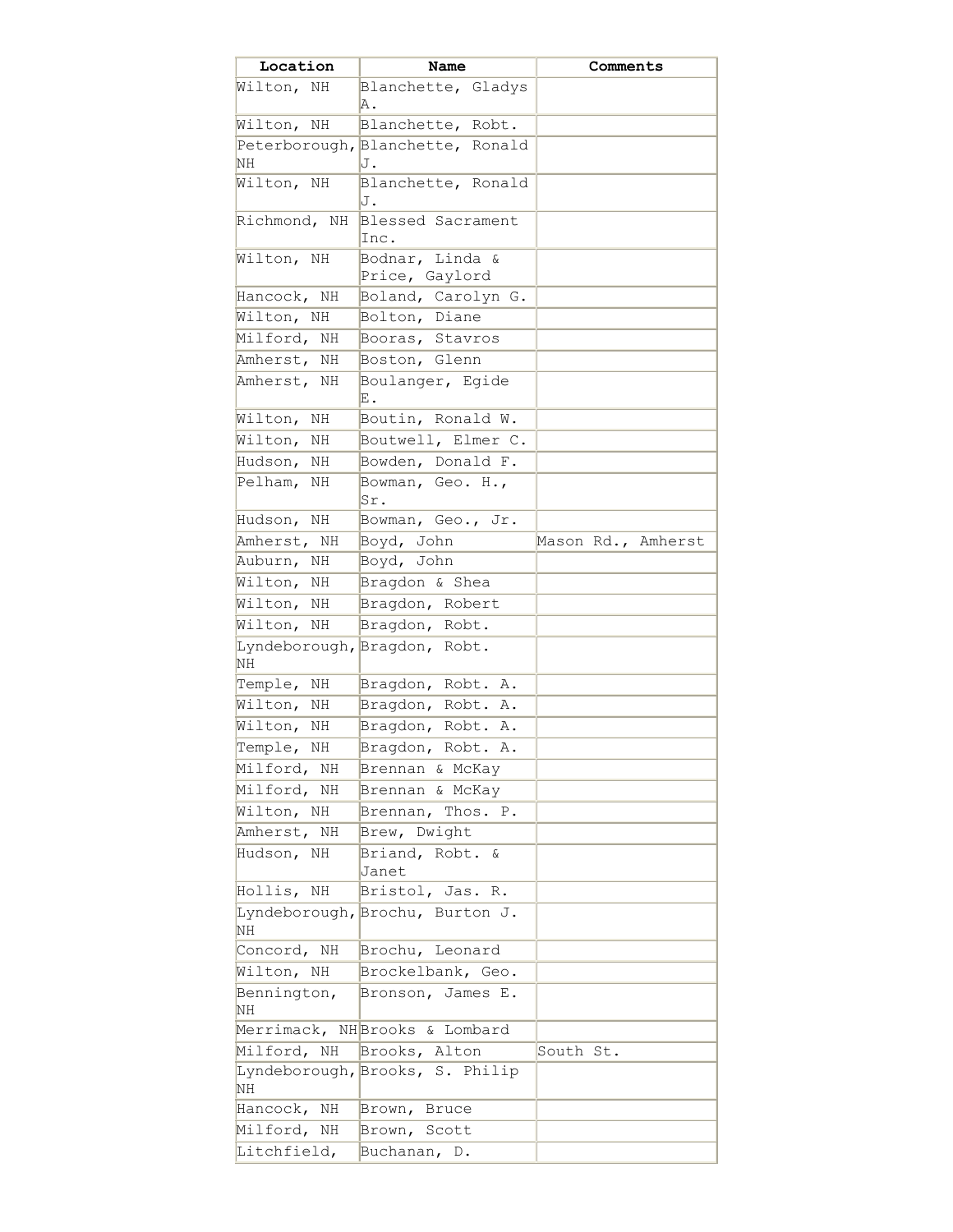| Location                         | Name                                  | Comments                        |
|----------------------------------|---------------------------------------|---------------------------------|
| NH                               | Milton                                |                                 |
| Milford, NH                      | Buckholz, Walter<br>Ŀ.                |                                 |
| Mont Vernon,<br>NH               | Buckley, Chas. E.                     |                                 |
| Hudson, NH                       | Bujnowski, Walter                     |                                 |
| Hudson, NH                       | Bujnowski, Walter                     | Robinson Rd. -<br>Septic Design |
| NH                               | Londonderry, Bujnowski, Walter        |                                 |
| Wilton, NH                       | Bunnell, Edward H.                    |                                 |
|                                  | Sandown, NH Burd, Ron (Ross)          |                                 |
|                                  | Burgess, Red                          |                                 |
| Brookline, NHBurgess, Red        |                                       |                                 |
| <b>NH</b>                        | Mont Vernon, Burgess, Rich            |                                 |
| Amherst, NH                      | Burkhamer, Steven<br>В.               | Colonial Dr.                    |
|                                  | Burzynski, John                       |                                 |
| <b>NH</b>                        | Lyndeborough, Buttler, Richard        |                                 |
| Lyndeborough, Byam, Arnold<br>NΗ |                                       | Wittenauer                      |
| NΗ                               | Lyndeborough, Byam, Arnold A.,<br>III |                                 |
| <b>NH</b>                        | Lyndeborough, Byam, Arnold A.,<br>III |                                 |
| Wilton, NH                       | Byrd, Don                             |                                 |
| Tilton, NH                       | Cadieux & Gustitus                    |                                 |
| Hudson, NH                       | Cadieux, Vincent                      |                                 |
| New Ipswich,<br>ΝH               | Caduette, Tom                         |                                 |
| Wilton, NH                       | Calderara,<br>Elizabeth               |                                 |
| Wilton,<br>NH                    | Campbell, Stewart<br>V.               |                                 |
| Merrimack, NHCampo, Vin          |                                       |                                 |
| Bedford, NH                      | Campo, Vincent                        |                                 |
|                                  | Merrimack, NHCampo, Vincent           |                                 |
| Nashua,<br>NH                    | Canavan, Arnold F.                    |                                 |
| Hudson, NH                       | Capuchin Fathers                      |                                 |
| Amherst, NH                      | Carlson, Werner                       |                                 |
| Milford, NH                      | Carlton, Clarence                     |                                 |
|                                  | Merrimack, NHCaron, Francis O.        |                                 |
|                                  | Merrimack, NHCaron, Gertrude B.       |                                 |
| Greenville,<br>NH.               | Caron, Richard                        |                                 |
| Washington,<br>NH                | Carron, Don L.                        |                                 |
| Milford, NH                      | Casserino &<br>Svibruck               |                                 |
| Milford, NH                      | Casserino, Craig                      |                                 |
| New Boston,<br>ΝH                | Caterino, Loretta                     |                                 |
|                                  | Lyndeborough, Center Estate           |                                 |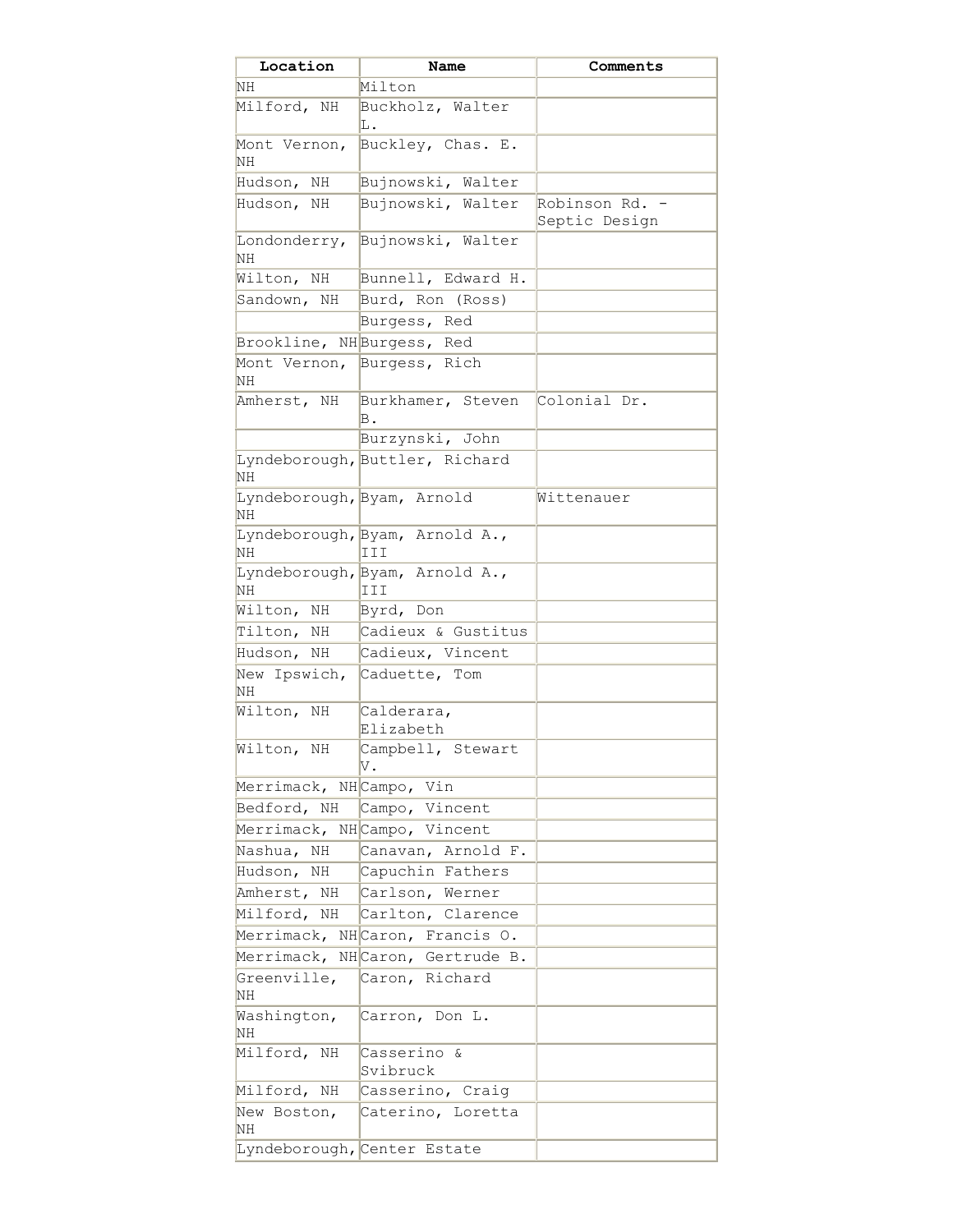| Location                          | Name                                      | Comments |
|-----------------------------------|-------------------------------------------|----------|
| NH                                |                                           |          |
| Amherst, NH                       | Champagne, David                          |          |
| Mont Vernon,<br>NH                | Champagne, Donald                         |          |
|                                   | Goffstown, NHChampagne, Ron               |          |
| Amherst, NH                       | Chan, Tom W.                              |          |
| Hudson, NH                        | Chaplick, Adolph                          |          |
| NH                                | New Ipswich, Chaput & Veilleux            |          |
| New Boston,<br>NH                 | Charron, Maynard                          |          |
| NH                                | Lyndeborough, Cheever, Corey              |          |
| Milford, NH                       | Chlypawka,<br>Ingeborg                    |          |
| NH                                | Lyndeborough, Ciardelli, Steve            |          |
| Lyndeborough, Citizens Hall<br>NH |                                           |          |
|                                   | Merrimack, NHClapp, Geo., Jr.             |          |
| NH                                | Lyndeborough, Clark, Brian M.             |          |
| Allenstown,<br>NH                 | Clearwater Trust                          |          |
| NH                                | Lyndeborough, Cleland, Robt.              |          |
| Hudson, NH                        | Clifford, Thos H.,<br>Jr.                 |          |
| Milford, NH                       | Clough, Gilda                             |          |
| NH                                | Lyndeborough, Coates, Jas. W.,<br>Jr.     |          |
| New Ipswich,<br>NH                | Cobb, Patricia G.                         |          |
| Nashua, NH                        | Coco, John                                |          |
| Wilton, NH                        | Cogliano, John                            |          |
| Wilton, NH                        | Cohen, Larry                              |          |
| New Ipswich,<br>NH                | Colby, Robt.                              |          |
| Milford, NH                       | Coles, Robt.                              |          |
| Amherst, NH                       | Collins, Walter                           |          |
| New Ipswich,<br>NH                | Conley, Frank S.                          |          |
| Nashua, NH                        | Connolly, Daniel<br>S.                    |          |
| Hudson,<br>ΝH                     | Connolly, John J.                         |          |
| Wilton, NH                        | Connor, James J.                          |          |
| Milford, NH                       | Contitrust, Cora                          |          |
| Henniker, NH                      | Contoocook Valley<br>Paper Co.            |          |
| Hudson, NH                        | Convent de la<br>Presentation de<br>Marie |          |
|                                   | Merrimack, NHCorbin, Richard              |          |
| Windham, NH                       | $\boxed{\text{Corbin},\text{ Wm}}$ .      |          |
| NH                                | Lyndeborough, Cordis, Ronald              |          |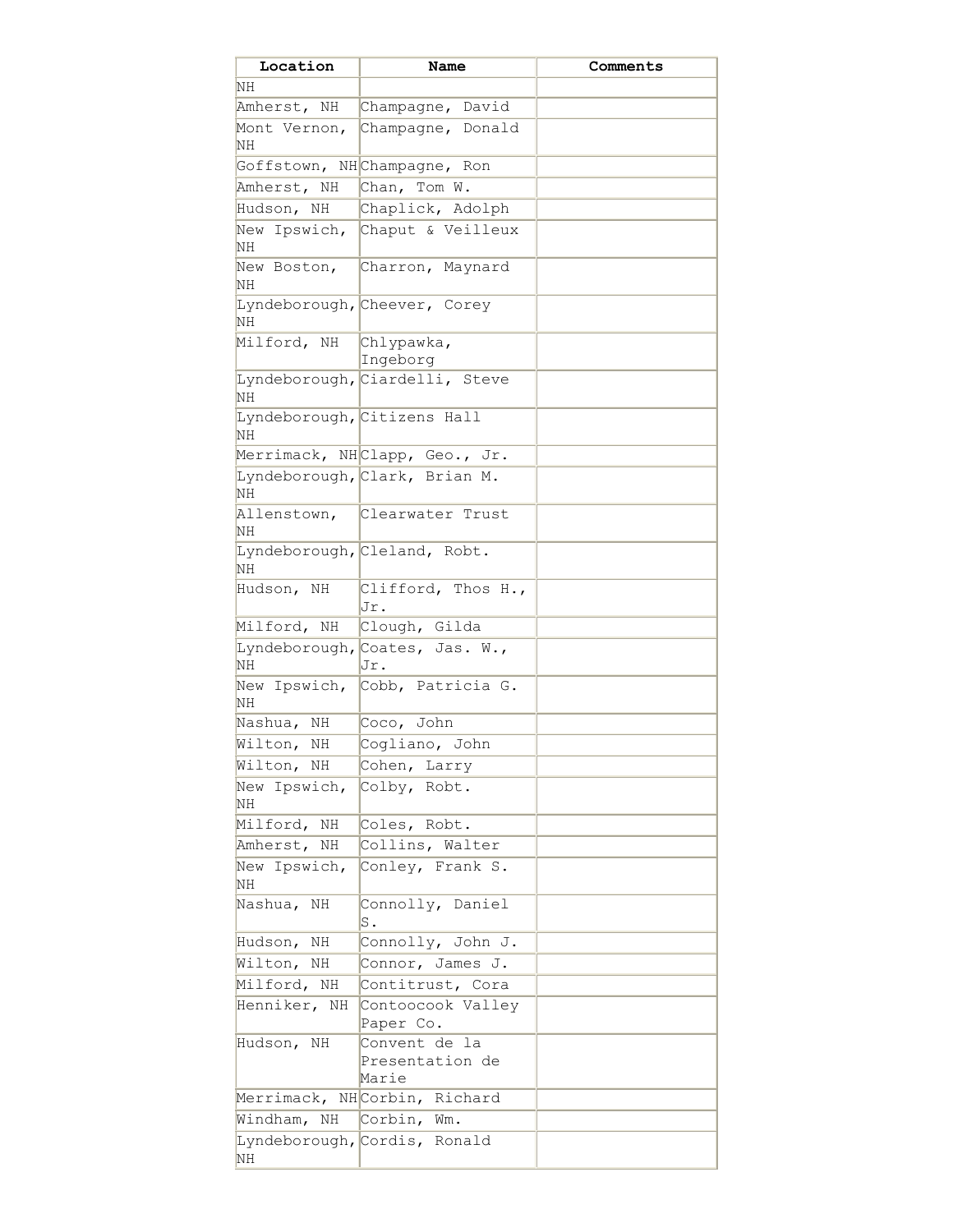| Location                  | Name                            | Comments                         |
|---------------------------|---------------------------------|----------------------------------|
| Amherst, NH Cormier, Al   |                                 |                                  |
| NH                        | Lyndeborough, Coronis, Laurence |                                  |
| Nashua, NH Cote, Norman   |                                 |                                  |
|                           | Amherst, NH Cotney, Elizabeth   |                                  |
|                           | Merrimack, NHCouret & Wargusha  |                                  |
| Merrimack, NHCouret, Mich |                                 | Baboosic Lake                    |
| Wilton, NH                | Cowie, John W.                  |                                  |
| Milford, NH               | Creative                        | Colburn Rd.,                     |
|                           | Enterprises, Inc.               | Milford (now<br>McDonald)        |
| Brookline, NHCreative     |                                 | Oak Hill Rd. -                   |
|                           | Enterprises, Inc.               | Septic Design                    |
| Lyndeborough Creative     |                                 | $Rte. 31 - Septic$               |
|                           | Enterprises, Inc.               | Design                           |
| Mason, NH                 | Creative<br>Enterprises, Inc.   | Campbell Mill Rd.                |
| Brookline, NHCreative     |                                 | Cleveland Hill Rd.               |
|                           | Enterprises, Inc.               |                                  |
| Hopkinton, NHCreative     |                                 | W.P.C.                           |
|                           | Enterprises, Inc.               |                                  |
|                           | Milford, NH Creighton, Elaine   |                                  |
|                           | Milford, NH Crooker, Howard     |                                  |
|                           | $B.$ , Jr.                      |                                  |
| NH                        | Lyndeborough, Currier, Jeff     |                                  |
|                           | Milford, NH Curtis, Annie M.    |                                  |
| Milford, NH Curtis, Chas. |                                 |                                  |
|                           | Milford, NH Curtis, Steve       |                                  |
| Merrimack, NHD.A.P.       |                                 | Cedar St.                        |
| Merrimack, NHD.A.P.       |                                 | Composite of Reeds<br>Ferry Land |
| Merrimack, NHD.A.P. Inc.  |                                 | Bank of New<br>Hampshire         |
| Merrimack, NHD.A.P. Inc.  |                                 | Lot 88 - Constance<br>St.        |
| Merrimack, NHD.A.P. Inc.  |                                 | Off Baboosic Lake                |
|                           |                                 | Road                             |
| Wilton, NH                | Daly, William A.<br>III         |                                  |
|                           | Merrimack, NHDamon, Dwight      |                                  |
| Nashua, NH                | Dandley, Herbert                |                                  |
| Derry, NH                 | Davidson                        | Derry                            |
| Nashua, NH                | Davidson, Gordon<br>Ε.          | Senn                             |
| Hollis, NH                | Davis, Bill                     |                                  |
| Goffstown, NHDay, Giles   |                                 |                                  |
| Newbury, NH               | Dean, Geraldine D.              |                                  |
| Hudson, NH                | Dearborn,<br>Antonnette         |                                  |
| Wilton, NH                | Debelak, James                  |                                  |
|                           | Merrimack, NHDebelis, John      |                                  |
| NH                        | Londonderry, Decato, Giselle    |                                  |
|                           | Merrimack, NHDecato, Harry      | Turkey Hill Rd.                  |
|                           | Merrimack, NHDecato, Harry      | Amherst Rd.                      |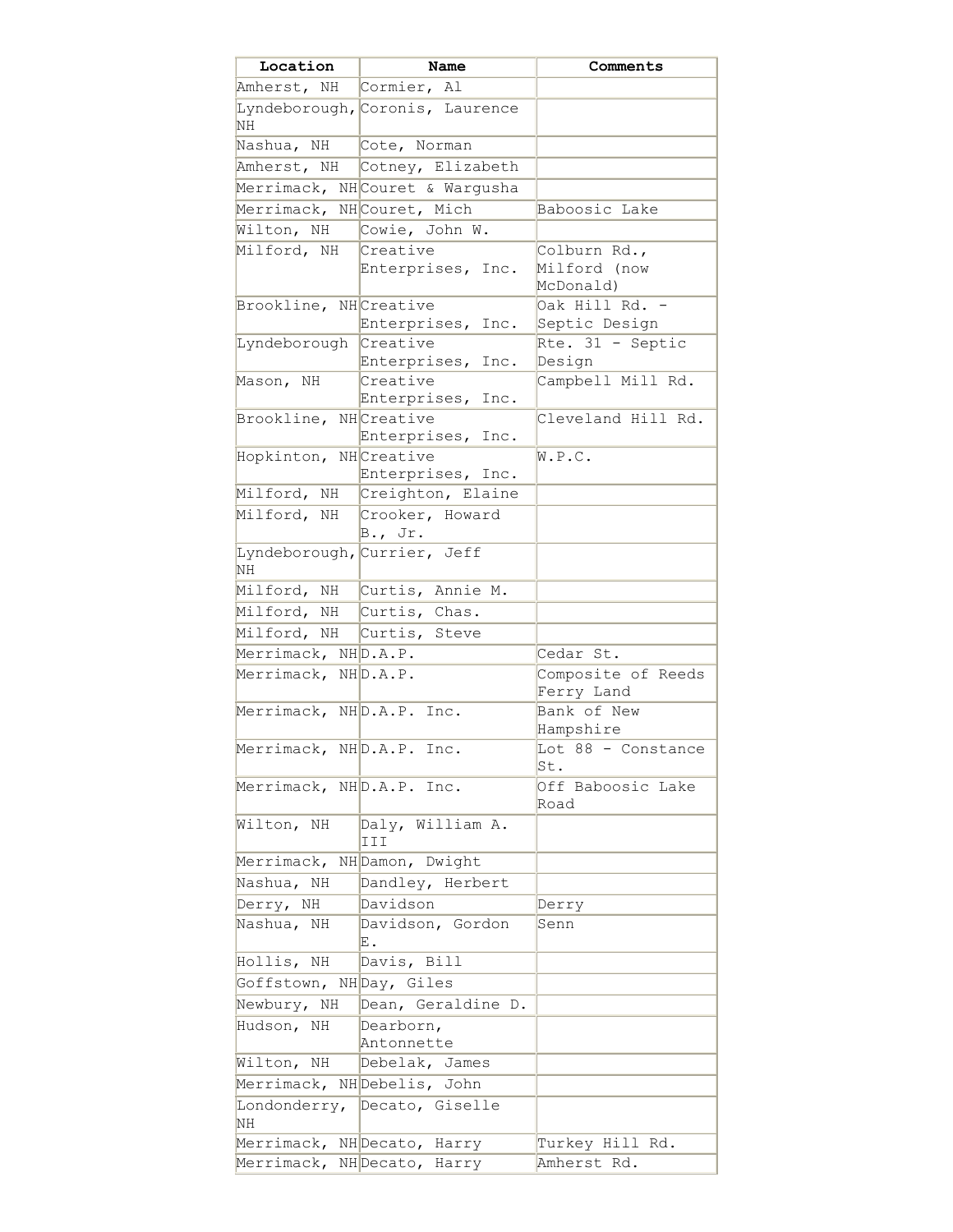| Location                                | Name                                   | Comments   |
|-----------------------------------------|----------------------------------------|------------|
|                                         | Merrimack, NHDecato, Oscar             |            |
| Candia, NH                              | Dejager, Peter                         |            |
| Dracut, MA                              | Delanzanos &                           |            |
|                                         | Neofotistos                            |            |
| Milford, NH                             | Demers, Donald R.                      |            |
| Hudson, NH                              | Demery, Marie E. &                     |            |
|                                         | Marie B.                               |            |
| NH                                      | Lyndeborough, Demmons, Wayne           |            |
| Milford, NH                             | Desalvo, Dominic &<br>Merrill, Jim     |            |
| Nashua, NH                              | Desilvio, Patricia<br>L.               |            |
| Milford, NH                             | Desrochers,<br>Raymond A.              |            |
| Amherst, NH                             | Dickstein, David                       |            |
| Wilton, NH                              | Dion, Robt.                            |            |
| Milford, NH                             | Dionne, Jos. &                         |            |
|                                         | Martha                                 |            |
| <b>NH</b>                               | Lyndeborough, DiSalvo/Sullivan         |            |
| Amherst, NH                             | Disco, George                          |            |
| Lyndeborough, Doggett, Ned<br>NH        |                                        |            |
| Milford, NH                             | Doucet, Stewart V.                     |            |
| Lyndeborough, Douglas, Dan              |                                        |            |
| NH                                      |                                        |            |
| Milford, NH                             | Dow, Eugene L.                         |            |
| New Ipswich,<br><b>NH</b>               | Draper Energy                          | N. Ipswich |
|                                         | Merrimack, NHDraper Energy             | Merrimack  |
| Rindge, NH                              | Draper Energy                          | Rindge     |
|                                         | Milford, NH Draper Energy              | Bulk Plant |
| Wilton, NH                              | Draper Energy Co.                      |            |
|                                         | Goffstown, NH Draper Energy Co.        |            |
| Weare, NH                               | Draper Energy Co.,                     |            |
|                                         | Inc.                                   |            |
| Manchester,                             | Draper Energy                          |            |
| NH                                      | Corp.                                  |            |
| Milford, NH                             | Draper Fuel Co.                        |            |
| Wilton, NH                              | Draper, Robt. R.                       |            |
| Merrimack, NHDrewry, Glen               |                                        |            |
| Merrimack, NH Drewry, Glen              |                                        | Lot 29A    |
| Merrimack, NHDrewry, Glen               |                                        | Lot 55     |
|                                         | Hooksett, NH Drive Thru Foods,<br>Inc. |            |
| Greenfield,<br><b>NH</b>                | Drown, Sarah                           |            |
| Lyndeborough, Dubois, Paul<br><b>NH</b> |                                        |            |
| Greenfield,<br>NH                       | Dubois, Paul                           |            |
| Nashua,<br>ΝH                           | Dudley, Marcelle L Colburn Ave.        |            |
| Nashua,<br>NН                           | Dunham, Janet                          |            |
| Wilton,<br>ΝH                           | Duplease, Richard                      |            |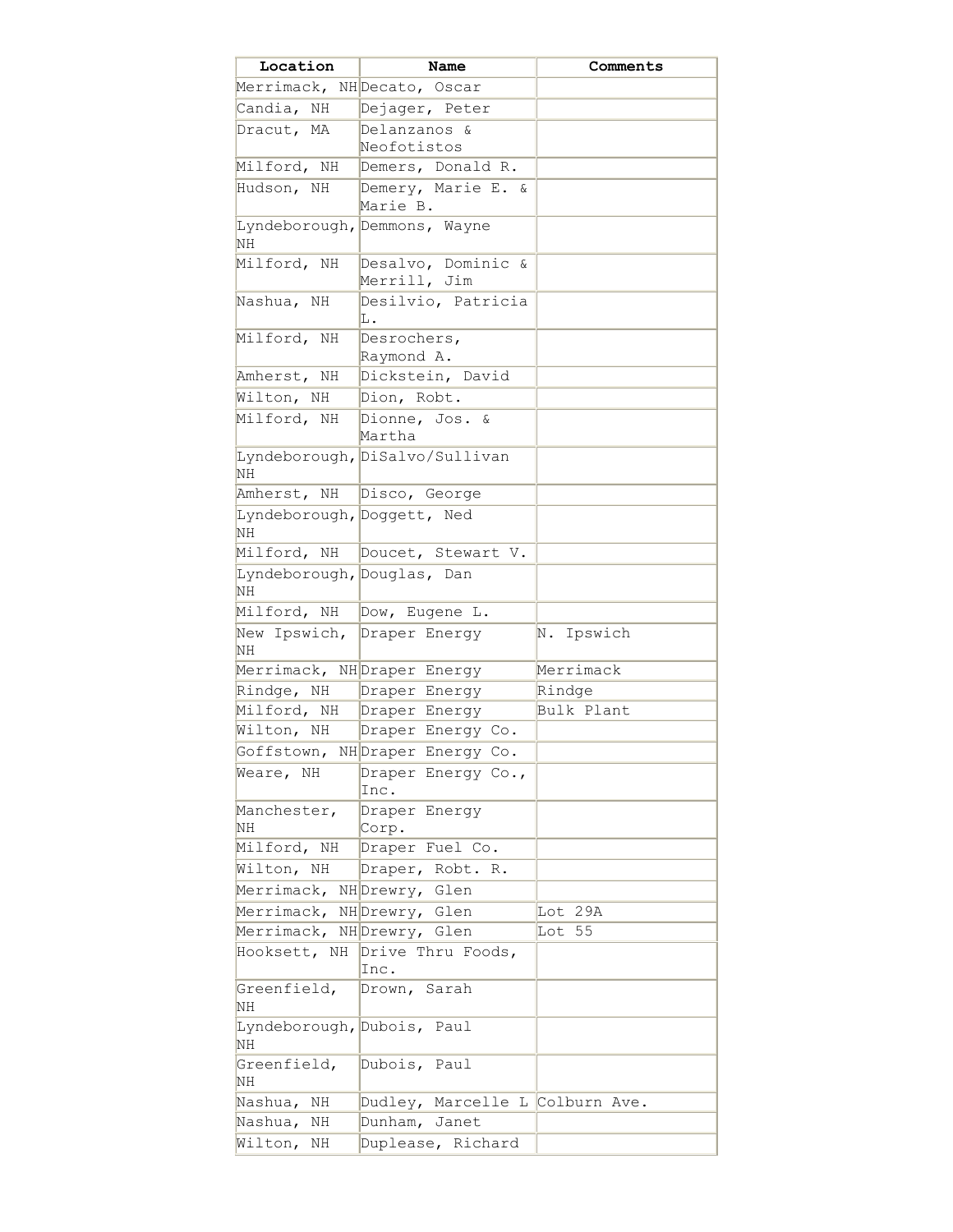| Location                        | Name                                   | Comments                     |
|---------------------------------|----------------------------------------|------------------------------|
| Merrimack, NH Dupuis, Mike      |                                        |                              |
| Milford, NH                     | Dustin, Ernest                         |                              |
| Windham, NH                     | Dwire, Earl A.                         |                              |
| Nashua, NH                      | Dyer, Barber L.                        |                              |
| New Ipswich,                    | Dysart, Martha B.                      |                              |
| ΝH                              |                                        |                              |
| Wilton, NH                      | Edmunds, Daniel                        |                              |
| Pelham, NH                      | Edwards, Robert                        |                              |
| Mason, NH                       | Elbthal, Lawrence                      |                              |
|                                 | Lyndeborough, Elliott, Charles         |                              |
| NH                              |                                        |                              |
| Hollis, NH                      | Emery, Peter                           | Blood Rd. - Septic<br>Design |
| Mason, NH                       | English, Kenneth<br>R.                 |                              |
|                                 | Milford, NH Episcopal Church           | Milford                      |
|                                 | Milford, NH Erikson, Dorothy           |                              |
| NH                              | Lyndeborough, Estate of Wayne<br>Frost |                              |
| Merrimack, NH Fay, Paul         |                                        |                              |
| NH                              | Lyndeborough, Fenner, Rachel           |                              |
|                                 | Merrimack, NHFerguson, Robt.           |                              |
|                                 | Milford, NH Fessenden, Paul F.         |                              |
|                                 | Milford, NH Fitch, Earle T.            |                              |
|                                 | Jaffrey, NH Fitzgerald, Lewis          |                              |
|                                 | Merrimack, NHFletcher, James R.        |                              |
| Mont Vernon,                    | Flynn, Robt. B.                        |                              |
| ΝH                              |                                        |                              |
| NH                              | Lyndeborough, Folliti, Carmen          |                              |
|                                 | Wilton, NH Fong, Michael               |                              |
| Londonderry, Ford, Fred<br>NН   |                                        |                              |
| Hudson, NH                      | Ford, Fred                             |                              |
| Windham, NH                     | Foss, Kenneth                          | Mammoth Rd.                  |
|                                 |                                        | Septic Design                |
| NH                              | Lyndeborough, Fraize, Robt.            |                              |
| Hollis, NH                      | Frampton, Roy &                        | Ranger Rd. - Septic          |
|                                 | Andrews, Edward                        | Design                       |
| Milford, NH                     | Fraser, Annie                          |                              |
| NH                              | Lyndeborough, Fredette, Geo. B.        |                              |
| NΗ                              | Lyndeborough, Fredette, Melvin         |                              |
| Milford, NH                     | Fulgoni, Douglas<br>J.                 |                              |
| Wilton,<br>ΝH                   | G & P Const. Co.                       |                              |
| Wilton,<br>ΝH                   | G&P Const. Corp.                       |                              |
| Wilton,<br>ΝH                   | G&P Constr.                            | Lot 26                       |
| NH                              | Lyndeborough, Gaffney, Jas.            |                              |
| Lyndeborough, Gage, Peter<br>ΝH |                                        |                              |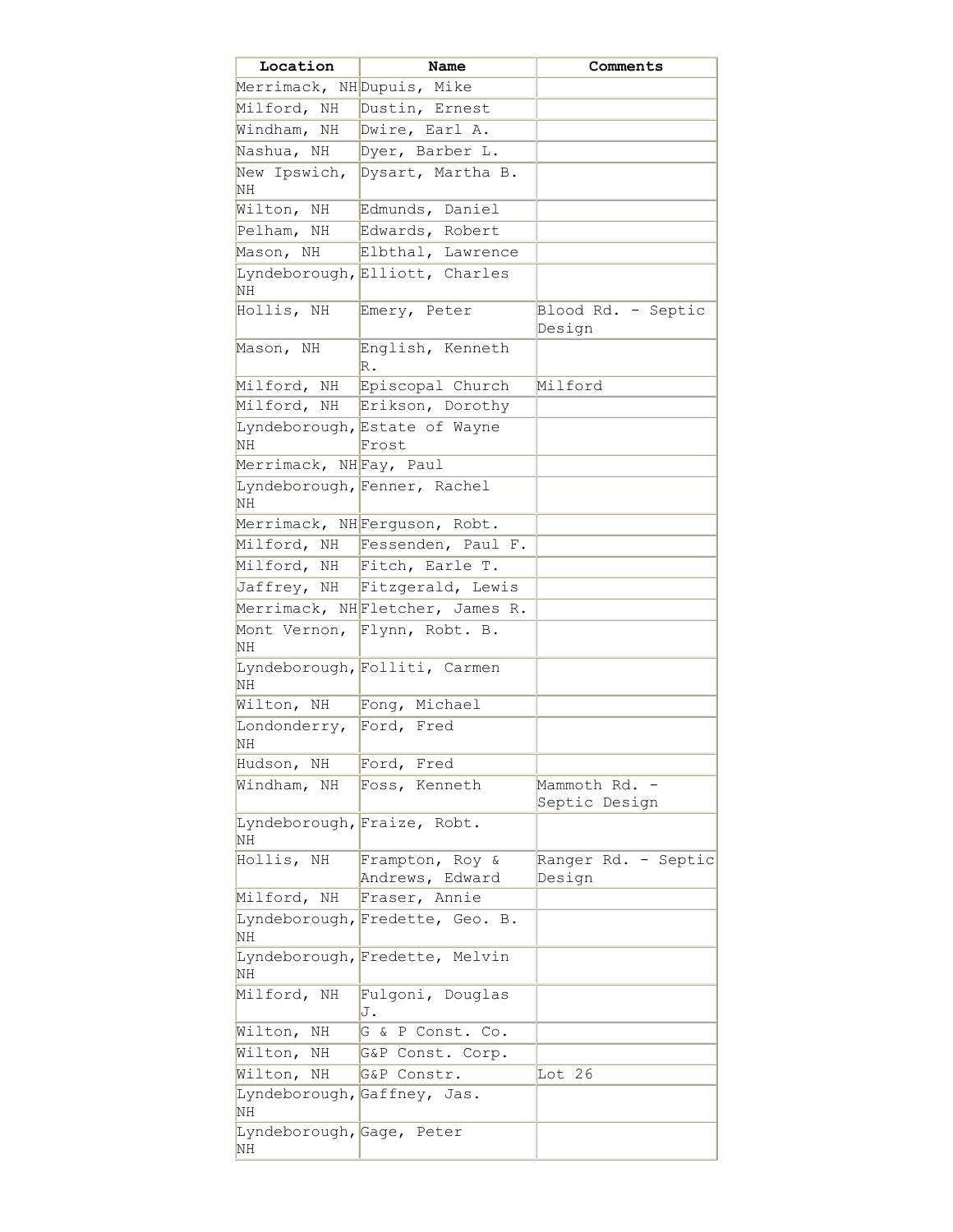| Location                          | Name                                   | Comments           |
|-----------------------------------|----------------------------------------|--------------------|
| Nashua, NH                        | Gagnon, Ernest                         |                    |
| Amherst, NH                       | Gagnon, John L.                        |                    |
| Nashua, NH                        | Gagnon, M.                             | Pyrite Dr.         |
| Nashua,<br>NH                     | Gagnon, Maurice                        |                    |
| Nashua, NH                        | Gagnon, Maurice A.                     |                    |
| New Ipswich,                      | Gaissl, John T.                        |                    |
| NΗ                                |                                        |                    |
| New Ipswich,                      | Gardner, Larry                         |                    |
| ΝH                                |                                        |                    |
| Nashua, NH                        | Garlan, David                          |                    |
| Pelham, NH                        | Garland, Rhoda                         |                    |
| Brookline, NHGay, Robt. B.        |                                        |                    |
| Milford, NH                       | Gay, Robt. B.                          |                    |
| NΗ                                | Lyndeborough, Geiger, Bruce            |                    |
| Temple, NH                        | Geisler, James                         |                    |
| Milford, NH                       | Gendron, Philip                        |                    |
|                                   | Hillsborough, Gentille, Peter          | Hillsborough Plaza |
| ΝH                                |                                        |                    |
| Bennington,<br>ΝH                 | Gibbons Bros.                          |                    |
| Greenfield,<br>ΝH                 | Gibbons Bros.                          | Old County Rd.     |
| Greenfield,<br>NΗ                 | Gibbons Bros.                          |                    |
| Wilton, NH                        | Gibbons Bros.                          |                    |
| Hillsborough, Gibbons Bros.<br>ΝH |                                        |                    |
| Lyndeborough, Gibbons Bros.<br>NΗ |                                        |                    |
| Greenfield,<br>NΗ                 | Gibbons Bros.                          | Old County Rd.     |
| Greenfield,<br>NН                 | Gibbons Bros.                          | Lot $51/6$         |
| Lyndeborough, Gibbons Bros.<br>NH |                                        |                    |
| Antrim,<br>ΝH                     | Gibbons Bros.                          | Antrim             |
| Antrim,<br>ΝH                     | Gibbons Bros.                          |                    |
| Bennington,<br>NH                 | Gibbons Bros.                          |                    |
| Lyndeborough, Gibbons Bros.<br>NH |                                        |                    |
| Bennington,<br>NH                 | Gibbons Bros.                          |                    |
| Milford, NH                       | Gibbons, Carol &<br>Lorrie             |                    |
| ΝH                                | Lyndeborough, Gibbons, Henry &<br>Paul |                    |
| Wilton, NH                        | Gibbons, William<br>$J.,$ Jr.          |                    |
| Wilton, NH                        | Giffin, Emily                          |                    |
|                                   | Merrimack, NHGifford, Edward           |                    |
| Brookline,                        | NHGilman, Robert                       |                    |
| Greenfield,<br>ΝH                 | Gilman, Robt.                          |                    |
|                                   | Lyndeborough, Gilmen, Robert           |                    |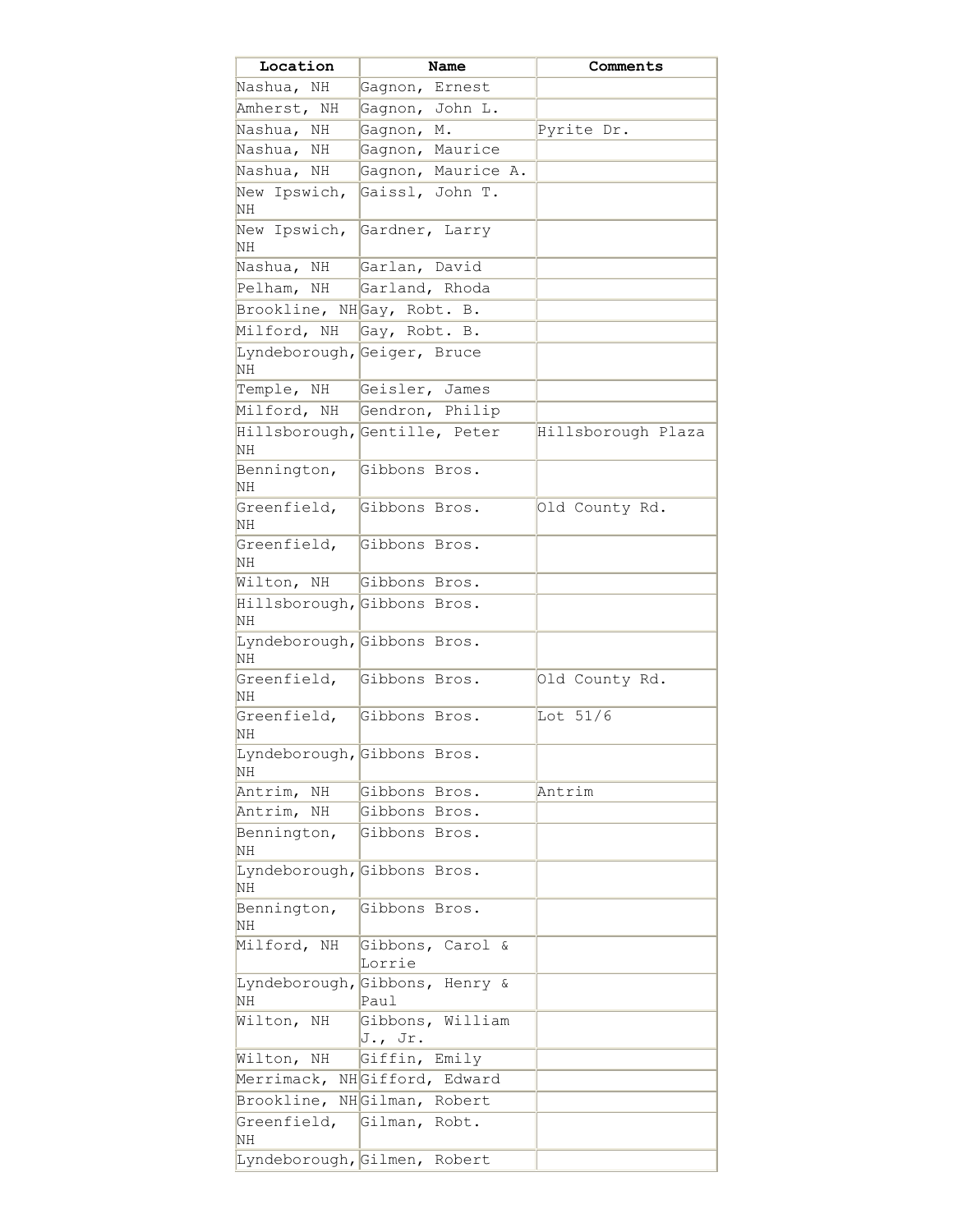| Location                   | Name                           | Comments            |
|----------------------------|--------------------------------|---------------------|
| ΝH                         |                                |                     |
| Greenfield,<br>NΗ          | Gingras, David                 |                     |
| Litchfield,<br>NΗ          | Gingras, Michael               |                     |
| ΝH                         | Lyndeborough, Ginn, Cindy R.   |                     |
| Wilton, NH                 | Girouard, Norman               |                     |
| Pelham, NH                 | Glavin Constr. Co.             |                     |
| Hollis, NH                 | Glavin Constr. Co.             |                     |
|                            | Brookline, NHGlow, Dean A.     |                     |
| Greenfield,<br>NΗ          | Gochee, Robt.                  |                     |
| Greenfield,<br>NΗ          | Gochee, Robt.                  |                     |
|                            | Wilton, NH Goddard, Claire E.  |                     |
|                            | Goffstown, NHGoffs. Masons     |                     |
| Goffstown, NHGoffstown     |                                | Richardson - Acouin |
| NΗ                         | Greenfield, Goodwin, Heidi     |                     |
| Nashua, NH                 | Gosselin, Albert<br>J.         |                     |
|                            | Merrimack, NHGosselin, Bonnie  |                     |
|                            | Nashua, NH Gosselin, Leo       |                     |
| Greenville,<br>NH          | Goulette, Robt.                |                     |
| Amherst, NH                | Gower, Wm.                     |                     |
| Greenfield,<br>ΝH          | Goyette, Hazel N.              |                     |
| Pelham, NH                 | Graham, Richard                |                     |
| Milford, NH                | Granite Grange # 7             |                     |
| Wilton, NH                 | Greeley, Hattie F.             |                     |
| Temple, NH                 | Greene & Proctor               |                     |
| Wilton, NH                 | Greene & Proctor               |                     |
| Wilton,<br>ΝH              | & Proctor<br>Greene            |                     |
| Wilton,<br>ΝH              | & Proctor<br>Greene            |                     |
| Antrim,<br>ΝH              | & Proctor<br>Greene            |                     |
| Wilton,<br>ΝH              | & Proctor<br>Greene            | Lot $M/50$          |
| Wilton,<br>ΝH              | & Proctor<br>Greene            |                     |
| Peterborough, Greene<br>NH | & Proctor                      |                     |
| Milford,<br>ΝH             | & Proctor<br>Greene            |                     |
| Wilton,<br>NH              | & Proctor<br>Greene            |                     |
| Wilton,<br>ΝH              | Greene<br>& Proctor            |                     |
| Wilton,<br>ΝH              | & Proctor<br>Greene            |                     |
| Wilton,<br>ΝH              | Greene, Bruce                  |                     |
| Lyndeborough,<br>ΝH        | Greene, David                  |                     |
| Wilton,<br>ΝH              | Greene, Jerry                  | Ned Doggett         |
| ΝH                         | Peterborough, Greene, Jerry W. |                     |
| Wilton,<br>ΝH              | Greig,<br>Don &<br>Roslyn      |                     |
| Hudson,<br>ΝH              | Stewart<br>Groves,             |                     |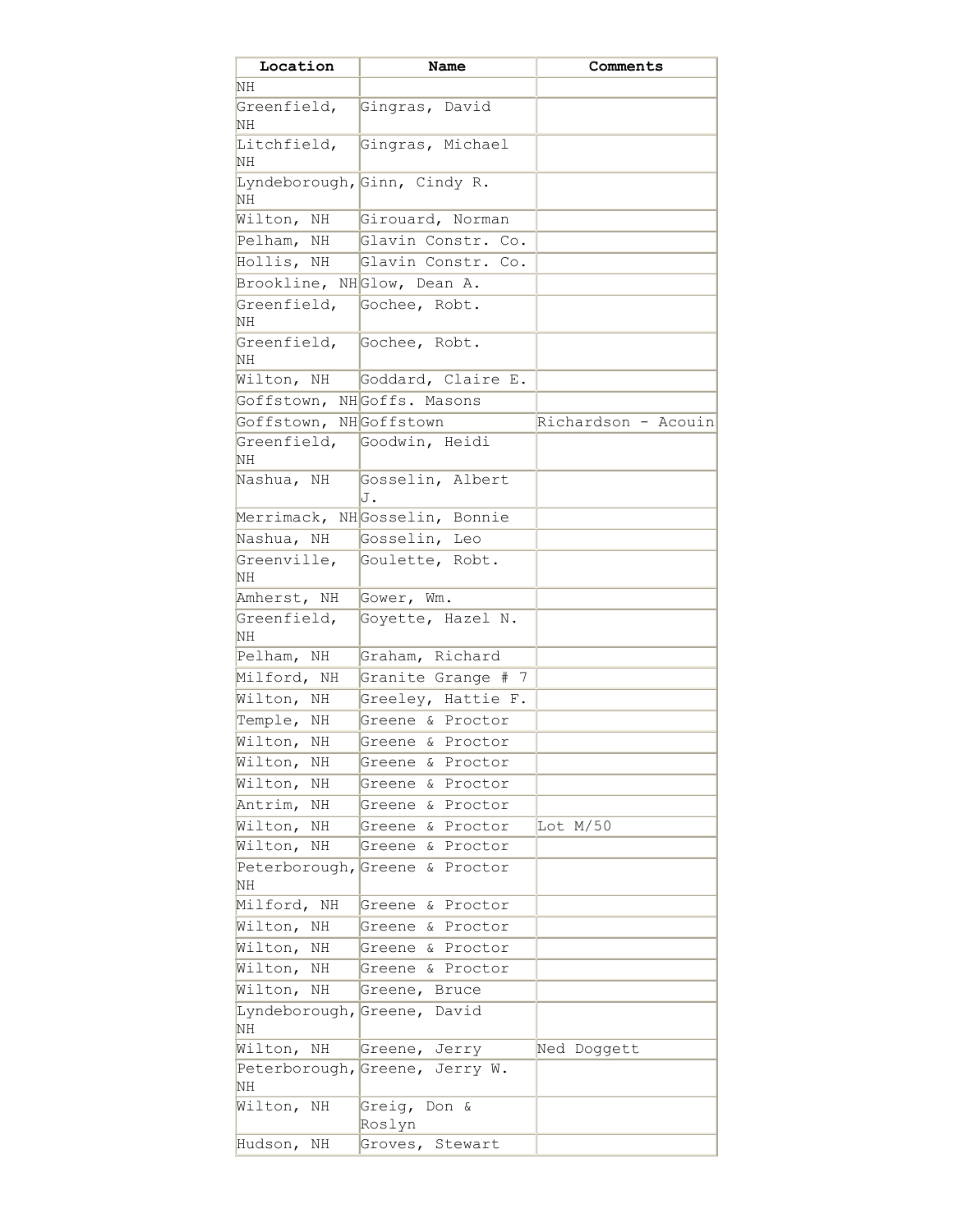| Location                         | Name                          | Comments                               |
|----------------------------------|-------------------------------|----------------------------------------|
| Milford, NH                      | Grugnale, Aquiline<br>Jr.     |                                        |
| Greenfield,<br>NH                | Gryval, John                  |                                        |
|                                  | Merrimack, NHGuay, Raymond    |                                        |
| Lyndeborough, Guertin, Don<br>NH |                               |                                        |
| Nashua, NH                       | Guilbeault,                   |                                        |
|                                  | Charles E. & Jos.<br>Α.       |                                        |
| Nashua, NH                       | Guilmain, Robert<br>R.        |                                        |
| Amherst, NH                      | Gundy, William                | Davidson                               |
| Tilton, NH                       | Gustitus & Cadieux            |                                        |
| Temple, NH                       | Guy, Douglas                  |                                        |
| Hooksett, NH                     | Hackett Hill Road             |                                        |
| Wilton, NH                       | Hadley                        | Center Road                            |
|                                  | Goffstown, NH Haletky, Gerald |                                        |
| Temple, NH                       | Hall, Charles                 |                                        |
| Hollis, NH                       | Hall, Frederick               |                                        |
| Amherst, NH                      | Hall, Patricia A.             |                                        |
| Pelham, NH                       | Hall, Raymond G.              |                                        |
|                                  | Antrim, NH Halverson, Robt.   |                                        |
| Merrimack, NHHamilton, Wm.       |                               |                                        |
| Hancock, NH                      | Han Sul                       |                                        |
| Milford, NH                      | Hanley, Marilyn C.            |                                        |
| Peterborough, Hanson, John       |                               |                                        |
| <b>NH</b>                        |                               |                                        |
| <b>NH</b>                        | Mont Vernon, Harcovitz, Wm.   |                                        |
| Amherst, NH                      | Harden, Harry B.              |                                        |
| NH                               | Lyndeborough, Harless, Bruce  |                                        |
| Pelham, NH                       | Harris, Alfred W.             |                                        |
| Milford, NH                      | Hart, Gordon                  |                                        |
| NH                               | Lyndeborough, Hartshorn Real  |                                        |
|                                  | Merrimack, NHHaskell, Leslie  | Mill St.                               |
| Nashua, NH                       | Haskell, Wm                   |                                        |
| Milford, NH                      | Hayes, Donald                 | Calvetti                               |
| NH                               | Lyndeborough, Hayes, Miller   |                                        |
| Nashua, NH                       | Henderson, Ernest<br>D.       |                                        |
| Nashua, NH                       | Henderson, Paul W.            |                                        |
| Amherst, NH                      | Hendrickson,<br>Arthur, Jr.   |                                        |
| Amherst, NH                      | Hickory Drive                 | Lots 31, 33, 34,<br>35, 36, 37 &<br>39 |
| Amherst, NH                      | Hickox, Bruce H.              |                                        |
| Greenfield,<br>ΝH                | Hickson, Wm.                  |                                        |
| Winchester,<br>ΝH                | Hildreth, Clyde F.            |                                        |
| Wilton,<br>ΝH                    | Hill, Emelienne               |                                        |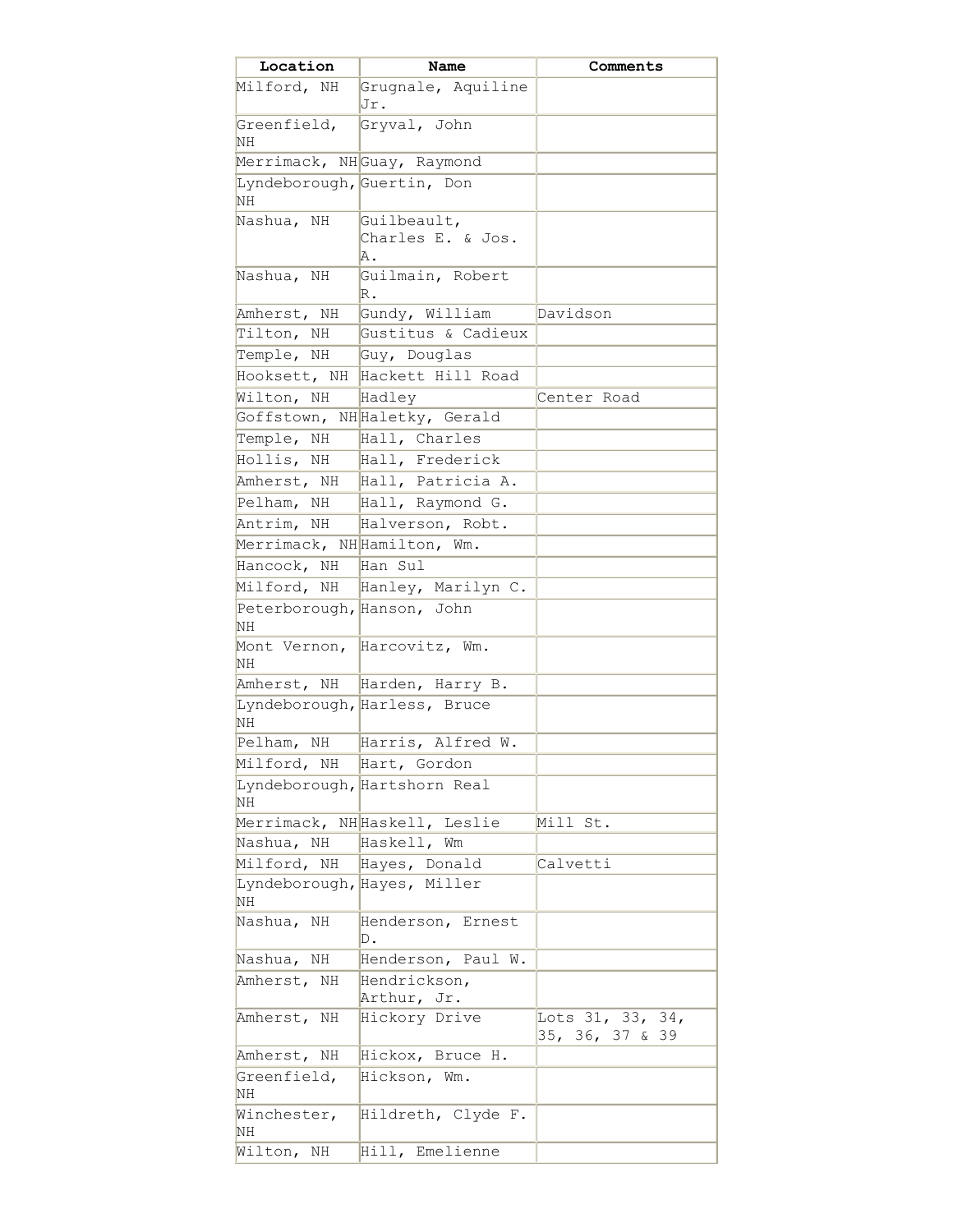| Location                       | Name                                            | Comments                       |
|--------------------------------|-------------------------------------------------|--------------------------------|
|                                | Hillsborough, Hillsborough Plaza Peter Gentille |                                |
| ΝH                             |                                                 |                                |
| Amherst, NH                    | Hines, Anne                                     |                                |
| Troy, NH                       | Hinkley, Robt. R.                               |                                |
| Salem, NH                      | Hitchmoth, Geo.                                 |                                |
|                                | Nashua, NH Hodgins, Donald D.                   |                                |
| Lyndeborough, Holt Bros.<br>NH |                                                 |                                |
| NH                             | Lyndeborough, Holt, Walter K.                   |                                |
| Milford, NH                    | Home For Aged<br>Woman                          |                                |
| Milford, NH                    | Homeowners Assist. Alan & Caron<br>Corp.        | Gibbons                        |
| Greenfield,<br><b>NH</b>       | Horak, John                                     |                                |
| Greenfield,<br>NH              | Horak, John                                     |                                |
| NH                             | Hillsborough, Hosiery Mill Hydro Rivers Eng.    |                                |
| Hudson, NH                     | Houle, Nelson                                   |                                |
| Nashua, NH                     | Houle, Roger                                    |                                |
| NH                             | Lyndeborough, Howe, Richard                     |                                |
| Wilton, NH                     | Howes, Jack                                     |                                |
|                                | Howland, Karen P.                               |                                |
| Plaistow, NH                   | Hoyt, Al                                        |                                |
| Temple, NH                     | Husovsky, Vincent                               |                                |
| Chester, NH                    | Hussey & Williams                               |                                |
| Wilton, NH                     | Hussey, Forest                                  |                                |
| Wilton, NH                     | Hussey, Forest                                  |                                |
| Wilton, NH                     | Hussey, Forrest                                 |                                |
| Wilton, NH                     | Hussey, Forrest A.                              |                                |
| Antrim, NH                     | Hutchinson, Ed                                  |                                |
| Milford, NH                    | Hutchinson, Edward<br>${\rm F}$ .               |                                |
| New Ipswich,<br>NH             | Hutchinson, Greq                                |                                |
| Wilton, NH                     | Hutchinson, John                                |                                |
| Milford, NH                    | Indian Head Bank                                | (Wilton )<br>Site :<br>Milford |
| Wilton, NH                     | Inez, Draper                                    |                                |
| Mason, NH                      | Ireland                                         |                                |
|                                | Merrimack, NH Ireland, Rhonello                 |                                |
| Wilton, NH                     | Al<br>Iverton,                                  |                                |
| Francestown,<br>NH             | Ivester, Kevin &<br>Carol                       |                                |
| NH                             | Lyndeborough, Jaeler, Charles R.                |                                |
| Amherst, NH                    | Jager Const. Co.                                |                                |
| Nashua, NH                     | Jean, Henry L.                                  |                                |
| Lyndeborough,<br>NH            | Jenkerson, Dennis                               |                                |
| Nashua,<br>ΝH                  | Jennings, Robert<br>D.                          |                                |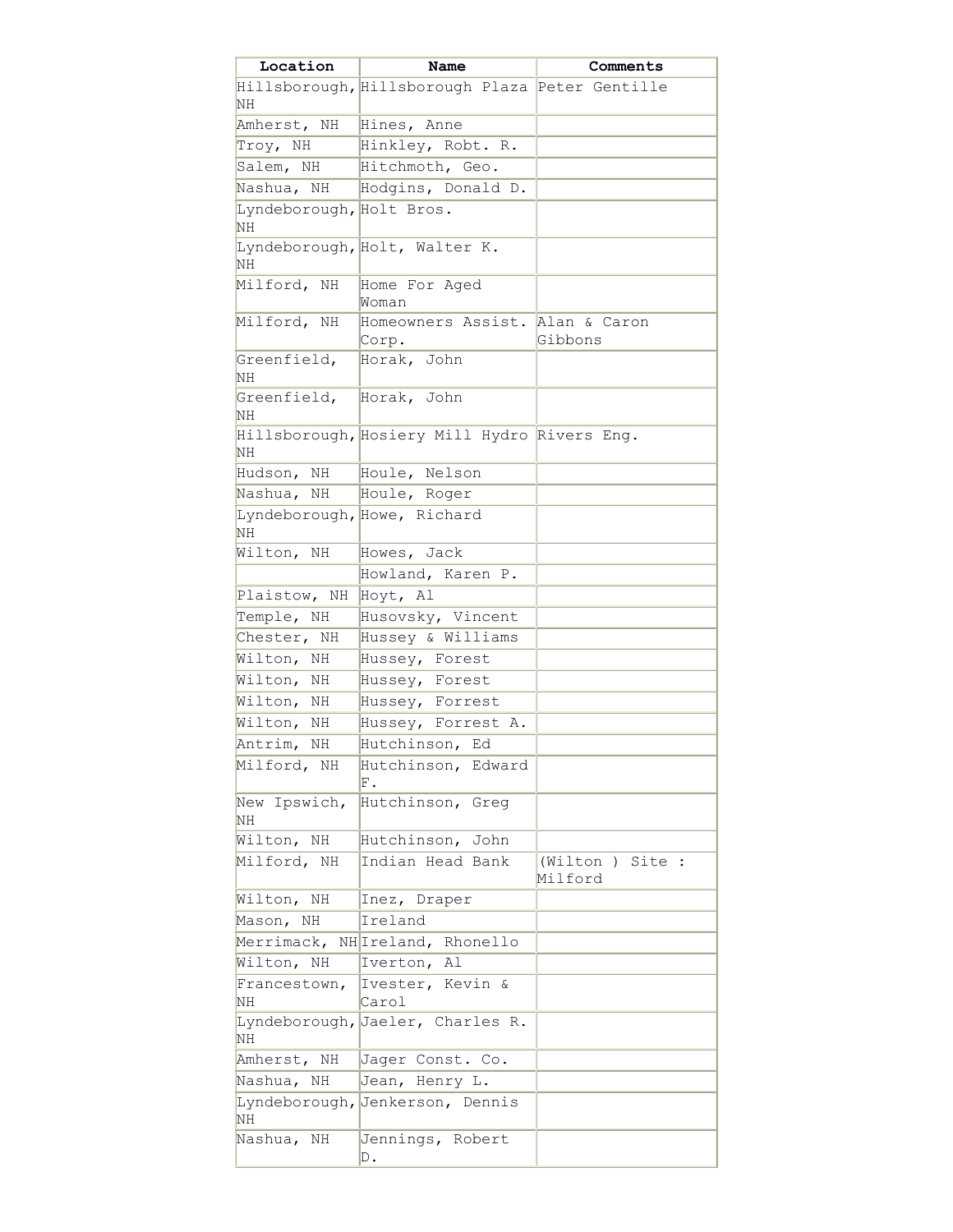| Location                  | Name                              | Comments |
|---------------------------|-----------------------------------|----------|
|                           | Merrimack, NHJepson, George       |          |
| Greenfield,<br>NH         | Jerabek, Ivan                     |          |
| Epson, NH                 | Johnson, Alma W.                  |          |
| Wilton, NH                | Johnson, Ann                      |          |
| Milford, NH               | Johnson, Clarence<br>F.           |          |
| Milford, NH               | Johnson, Robt. A.                 |          |
| Merrimack, NHJones, Allen |                                   |          |
| Greenfield,<br>NH         | Jones, Heidi                      |          |
| Wilton, NH                | Jowders, John                     |          |
| Swanzey, NH               | Joyce, Constance<br>R.            |          |
| Hudson, NH                | Joyce, Richard                    |          |
| Bedford, NH               | K & K Const.                      |          |
| Hudson, NH                | K & K Const.                      |          |
| Wilton, NH                | Kahn, Richard                     |          |
| Milford, NH               | Kaplan, Ron                       |          |
|                           | Merrimack, NHKarafelis, Alec      |          |
| Pelham, NH                | Karafelis, Alec                   |          |
| Greenfield,<br>NH         | Karle, Paul                       |          |
| NH                        | Manchester, Karoutsos, Geo.       |          |
| Milford, NH               | Karstok, John L.,<br>Est.         |          |
| NН                        | Peterborough, Kaufold, John       |          |
| Hudson, NH                | Kazlauskas,<br>Stanley            |          |
| Nashua, NH                | KCK - Assoc.                      |          |
| Manchester,<br>NH         | Kearney, Carmen                   |          |
| Wilton, NH                | Keefe, Bill                       |          |
| Milford, NH               | Keefe, Wm.                        |          |
| Nashua, NH                | Keenan, John J.,<br>Jr.           |          |
| ΝH<br>Epping,             | Kelvington, S. Ed                 |          |
| Wilton,<br>ΝH             | Kennedy, Harold E.                |          |
| NH                        | Lyndeborough, Keyes, Richard      |          |
| New Boston,<br>NH         | Kierstead, Jeff                   |          |
| Nashua, NH                | Kierstead, Ross                   |          |
| Litchfield,<br>NH         | Kierstead, Thomas                 |          |
| New Ipswich,<br>NH        | Kincaid, Robt. L.                 |          |
| Wilton, NH                | Kincaid, Russell<br>L.            |          |
| Greenfield,<br>NH         | King, Victor H.                   |          |
| Londonderry,<br>ΝH        | Kingdom Hall<br>Jehovah's Witness |          |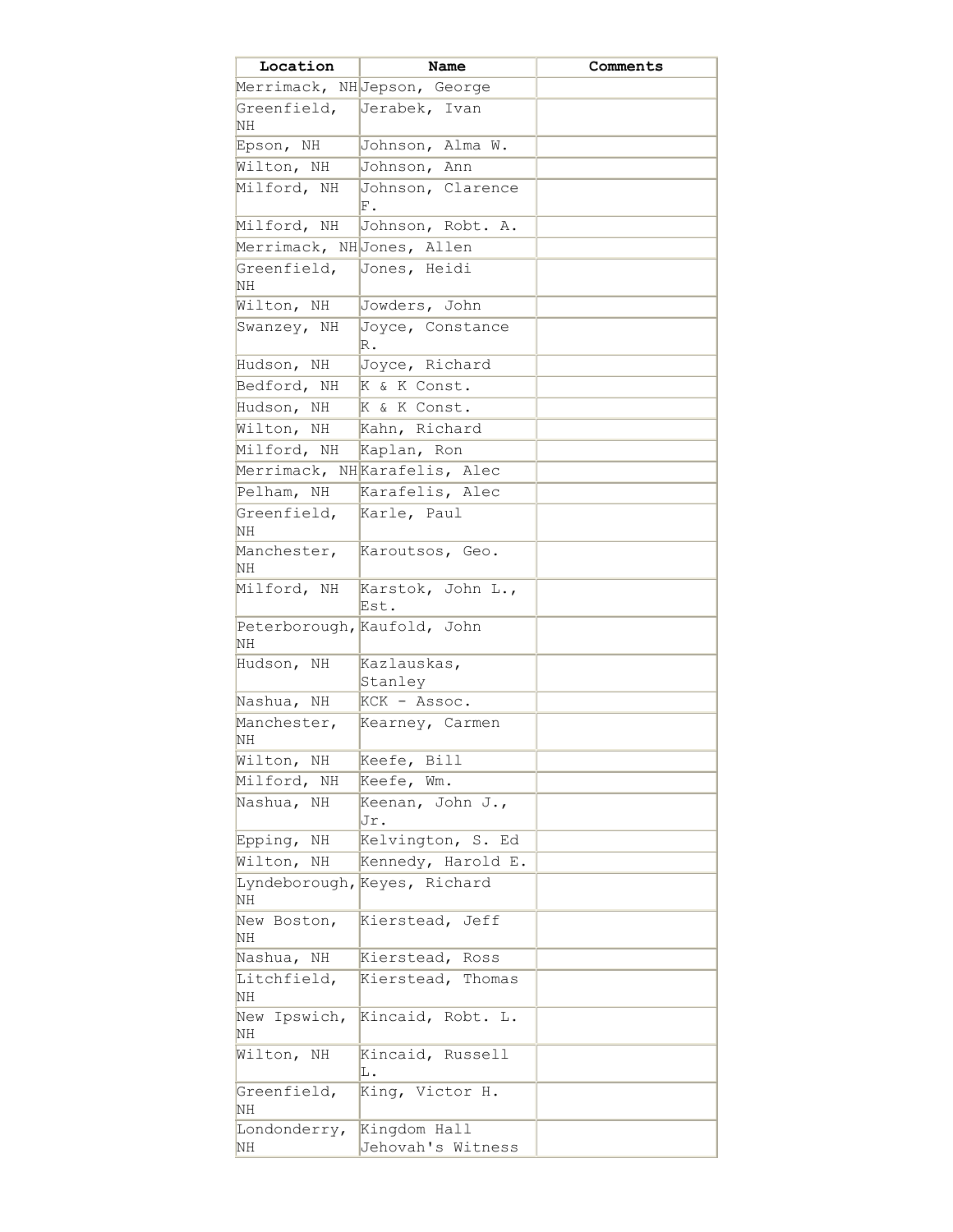| Location                                | Name                                 | Comments                     |
|-----------------------------------------|--------------------------------------|------------------------------|
| Amherst, NH                             | Kinsman, S. Lee                      |                              |
|                                         | Merrimack, NHKittredge Lane          |                              |
| Wilton, NH                              | Knowles, Norris<br>$E.,$ Sr.         |                              |
| New Ipswich,<br>NΗ                      | Koning, G. Paul                      |                              |
| Nashua, NH                              | Kopka Realty                         |                              |
| Bedford, NH                             | Krol, Brian                          |                              |
| Amherst, NH                             | Kulin, Jos. W.                       |                              |
| New Ipswich,<br>ΝH                      | L.D.I. Inc.                          | Lot $38 - \text{Sect.}$<br>4 |
| Wilton, NH                              | Labrie, Alfred P.                    |                              |
| Nashua, NH                              | Lafrance,                            |                              |
|                                         | Albertine J.                         |                              |
| Peterborough, Lagace, John<br><b>NH</b> |                                      | Lot $53-1$                   |
|                                         | Merrimack, NHLalmond, Douglas<br>Α.  |                              |
| Amherst, NH                             | Lamarca, Stephen                     |                              |
| NΗ                                      | Greenfield, Land View Dev.           |                              |
| Nashua, NH                              | Landry, Gene R.                      |                              |
| ΝH                                      | Lyndeborough, Landry, Lawrence       |                              |
| NΗ                                      | Lyndeborough, Landview Dev.,<br>Inc. |                              |
| Wilton, NH                              | Landview Dev.,<br>Inc.               |                              |
| Milford, NH                             | Laplante-Winkel<br>Auto              |                              |
| Merrimack, NHLapointe                   |                                      |                              |
|                                         | Pelham, NH Lareau, Raymond           |                              |
| Pelham,<br>NH                           | Lareau, Raymond A.                   | Sunnyside Farm               |
| NH                                      | Lyndeborough, Larosee, Richard       |                              |
| Wilton, NH                              | Larpenter, Bryan                     |                              |
| Mason, NH                               | Lassen, Pam                          |                              |
| Nashua,<br>ΝH                           | Latour, Jos. M.                      |                              |
| Hudson,<br>ΝH                           | Lavoie Farm                          |                              |
| Milford, NH                             | Leach, Helen H. -<br>Est.            |                              |
| New Ipswich,<br>ΝH                      | Lehtonen, Richard                    |                              |
| Temple, NH                              | Leighton, Edgar                      |                              |
| Temple,<br>ΝH                           | Leighton, Edgar<br>Jr.               |                              |
| Temple,<br>ΝH                           | Leighton, Edgar L. Davidson          |                              |
| Wilton,<br>ΝH                           | Lemire Realty                        |                              |
| Wilton,<br>ΝH                           | Lemire, Joan                         |                              |
| Antrim, NH                              | Lemire, Roland                       |                              |
| Milford, NH                             | Leonard, Pam                         |                              |
| Hudson,<br>ΝH                           | Letourneaux,<br>Sophie               |                              |
| Nashua,<br>ΝH                           | Levesque, Armand                     |                              |
| Wilton,<br>ΝH                           | Levesque, Charles                    |                              |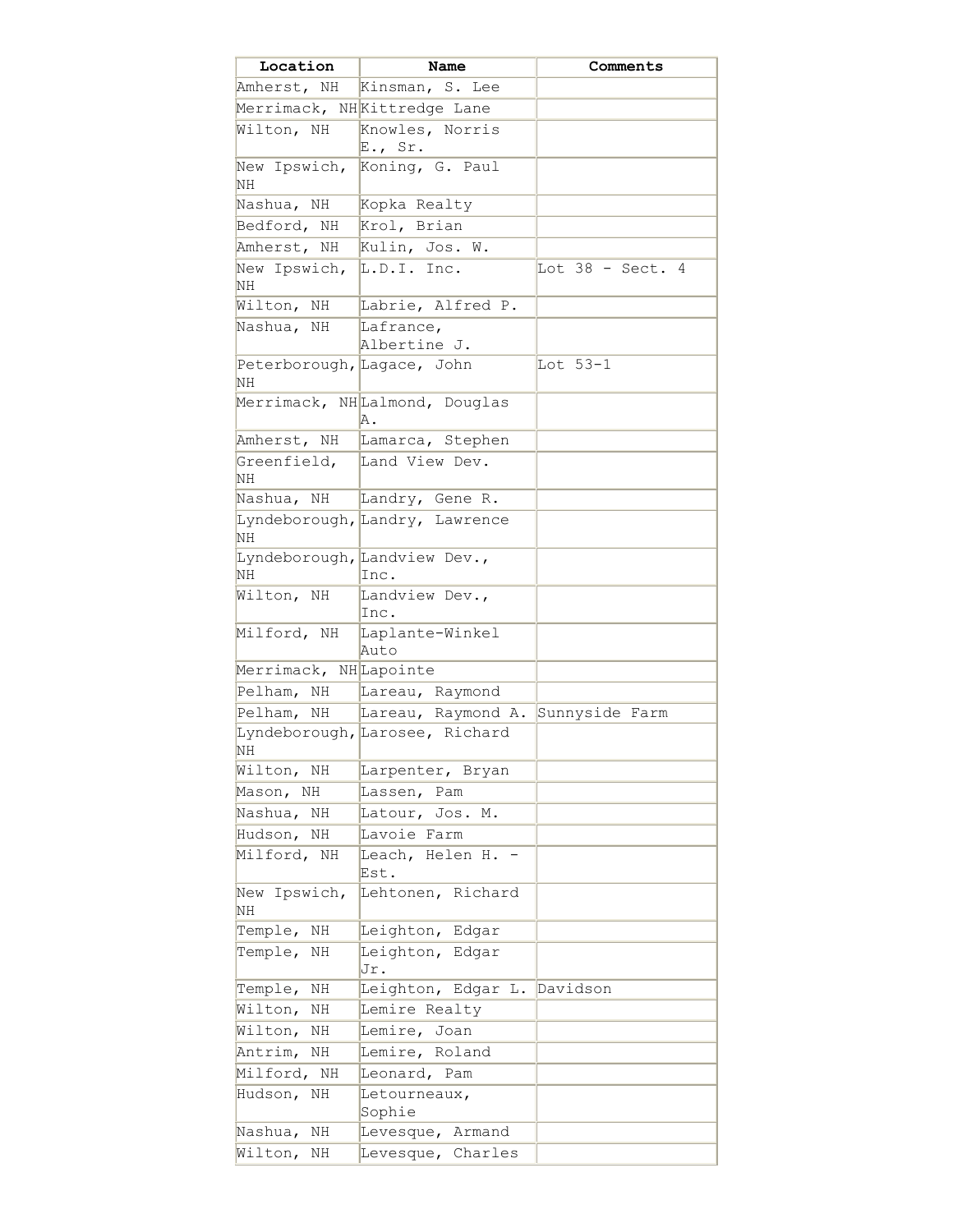| Location           | Name                                  | Comments       |
|--------------------|---------------------------------------|----------------|
| Nashua, NH         | Levesque, Irene P.                    |                |
| Belmont, NH        | Levine Engineering                    |                |
| Milford, NH        | Lewis, Robt.                          |                |
| Hancock, NH        | Lieth, Albert &                       |                |
|                    | Debra                                 |                |
| Hudson, NH         | Linsey, A Charles                     |                |
|                    | Merrimack, NHLittle, David G.         |                |
| Wilton, NH         | Lobdell, Raymond                      |                |
| Amherst, NH        | Logan, Steve                          |                |
|                    | Merrimack, NHLombard & Brooks         |                |
| Wilton, NH         | Lorette, Jos. A.                      |                |
| Hudson, NH         | Lowell Road Layout                    |                |
| Nashua, NH         | Lowther, Steve                        |                |
| Nashua, NH         | Loyal Order of                        |                |
|                    | Moose Lodge #110                      |                |
| Greenfield,<br>ΝH  | Lucas, Ron                            |                |
| Temple, NH         | Lukas Foundation                      |                |
| Milford, NH        | Lumbertown Milford<br>Inc.            |                |
| Amherst, NH        | Luonco Dev. Corp.                     |                |
| Amherst, NH        | Luongo, Joseph                        | Lot 3192-1     |
| Milford, NH        | Lynch, Pam                            |                |
|                    | Lyndeborough, Lyndborough, Town       |                |
| ΝH                 | Ιof                                   |                |
| Amherst, NH        | MacDonald, David                      | Mike Davidson  |
|                    | Merrimack, NHMacdonald, Roger         |                |
|                    | Milford, NH MacDonald, Steve          |                |
|                    | Stoddard, NH MacEachran, John         |                |
| NH                 | Lyndeborough, Mackintosh, Robt.<br>С. |                |
| Wilton, NH         | Macmartin, Alec                       |                |
| Amherst, NH        | Madore, Kenneth                       |                |
| Wilton, NH         | Mahoney, Veronica                     |                |
| Pelham,<br>ΝH      | Maiocchi, John                        |                |
| Mont Vernon,<br>ΝH | Maloney, Andrew W.                    |                |
| Wilton, NH         | Maloney, Leo                          |                |
| Greenfield,<br>NН  | Mangini, Vic                          |                |
| Greenfield,<br>NΗ  | Mangini, Victor                       | Greenfield Inn |
| Wilton, NH         | Manning & Baskins                     |                |
| Mont Vernon,<br>ΝH | Manning & Baskins                     |                |
| Amherst, NH        | Manning & Baskins                     |                |
| Wilton, NH         | Manning, Emma                         |                |
| Wilton, NH         | Manning, John B.                      |                |
| Amherst, NH        | Manning, Robt.                        |                |
| Amherst, NH        | Manning, Robt. A.                     |                |
| Francestown,<br>ΝH | Marino, Jos E.                        |                |
| Greenfield,        | Marino, Robert                        |                |
| NΗ                 |                                       |                |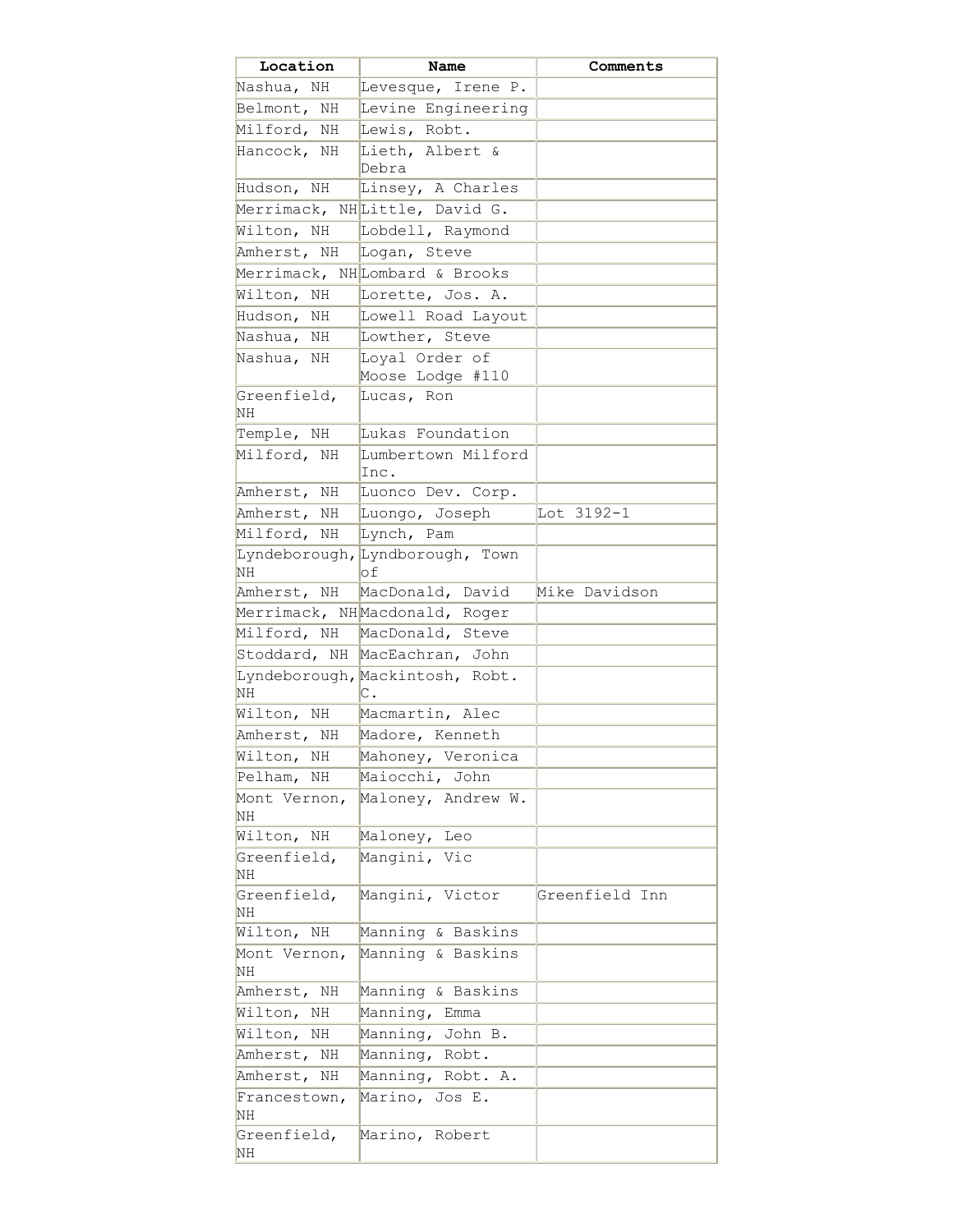| Location           | Name                                   | Comments         |
|--------------------|----------------------------------------|------------------|
| Dracut, MA         | Marks, Wm.                             |                  |
| Greenfield,<br>NH  | Marshall, John                         |                  |
| Bennington,        | Marshall, Norman                       |                  |
| NH                 | Β.                                     |                  |
| Milford, NH        | Martin, Lester G.                      |                  |
| Francestown,<br>NH | Mason, James A.                        |                  |
| Milford, NH        | Mathieson, Richard                     |                  |
| Wilton, NH         | Mazur, Gerald T.                       |                  |
| Wilton, NH         | Mazzuchelli, Jos.                      | Johnson          |
| Wilton, NH         | Mazzuchelli,<br>Joseph                 | Steward          |
| Wilton, NH         | Mazzuchelli,<br>Richard                |                  |
| Nashua,<br>ΝH      | McAlpine, James                        |                  |
| Hudson,<br>ΝH      | McCallum, Leonard                      |                  |
| Wilton,<br>NH      | McEntee, Tim                           |                  |
| Wilton, NH         | McGettigan, Chas.                      |                  |
| Wilton, NH         | Mcgettigan, Tom                        |                  |
|                    | Merrimack, NHMcInnes, Robt. S.         |                  |
| Milford, NH        | McKay & Brennan                        |                  |
| Milford, NH        | McKay & Brennan                        |                  |
| Mont Vernon,       | McKeon, Wm.                            |                  |
| NH                 |                                        |                  |
| Wilton,<br>ΝH      | McKeown, Wm.                           |                  |
| Wilton,<br>ΝH      | McKeown, Wm.                           |                  |
| Wilton, NH         | Mcleod Bros. Inc.                      |                  |
| Amherst, NH        | McMahon, John                          |                  |
| Wilton, NH         | McNeil, Wm.                            | Lot $C/22-1$     |
| Wilton,<br>ΝH      | McNeil, Wm.                            |                  |
| Wilton, NH         | McNeil, Wm. J.                         |                  |
| Milford, NH        | Melendy                                | Ball Hill Rd.    |
| Milford, NH        | Melendy                                | Elm Street       |
| Wilton, NH         | Merkley, Wendy                         | Temple Rd.       |
| Milford, NH        | Merrill                                |                  |
|                    | Construction                           |                  |
| Mont Vernon,<br>NH | Merrill, James                         |                  |
| Milford, NH        | Merrill, Jim &                         |                  |
| New Ipswich,       | Desalvo, Dominic<br>Mersfelder, Robert |                  |
| ΝH<br>Greenfield,  | Metivier, Richard                      |                  |
| ΝH                 | D.                                     |                  |
| Mason, NH          | Michaud, John                          |                  |
| Wilton, NH         | Miles, Bewley T.                       |                  |
| Milford, NH        | Milford Dev. Corp.                     |                  |
| Milford, NH        | Milford Investment                     |                  |
| Milford, NH        | Milford<br>Investments                 | Lots 6/15 & 6/19 |
| Milford, NH        | Milford                                |                  |
|                    | Investments                            |                  |
| ΝH                 | Lyndeborough, Millard, Robt.           |                  |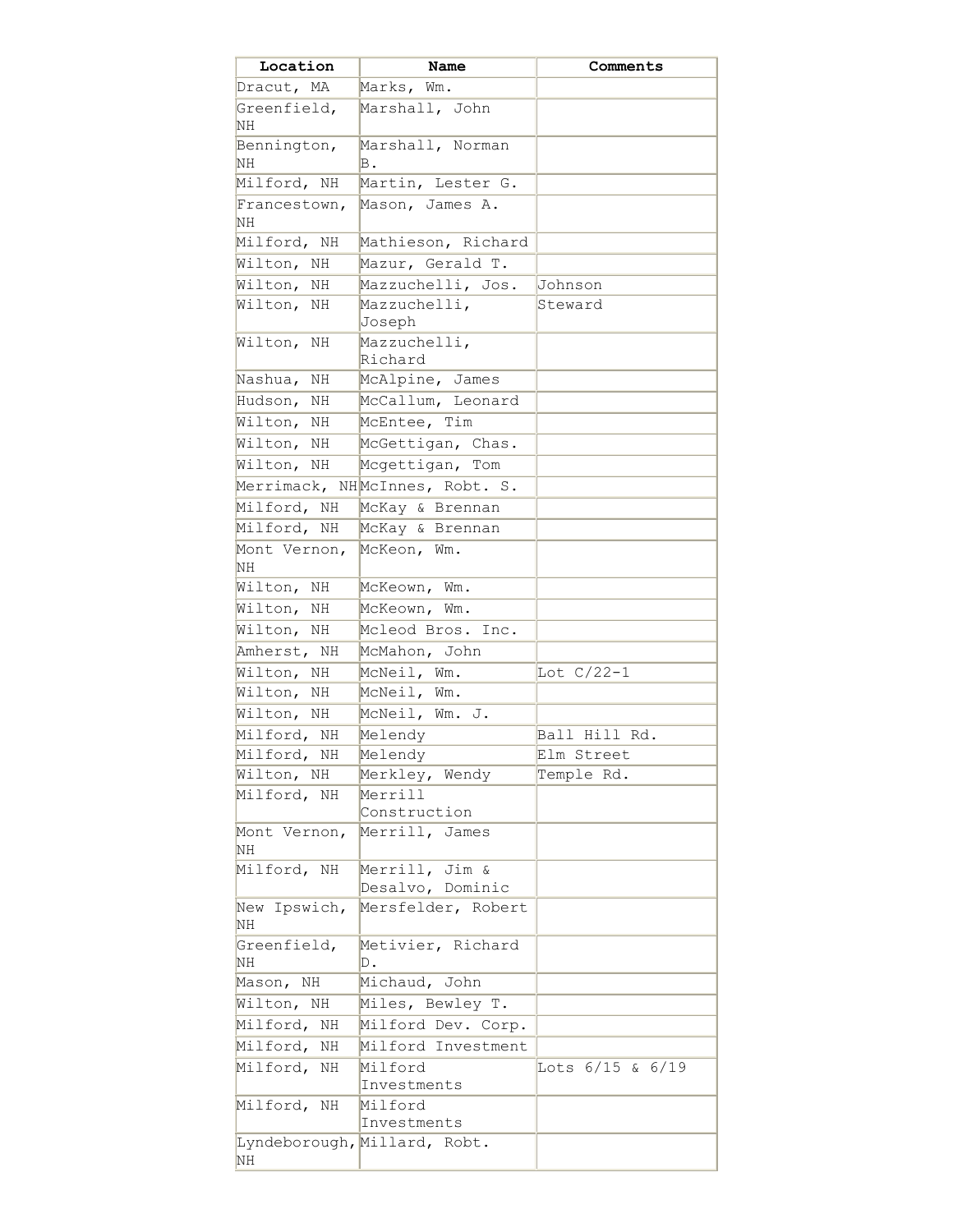| Location                                | Name                            | Comments             |
|-----------------------------------------|---------------------------------|----------------------|
| Milford, NH Miller, John                |                                 |                      |
| Merrimack, NHMiller, Ray                |                                 |                      |
| NΗ                                      | Lyndeborough, Mills, Kenneth    |                      |
| Lyndeborough, Mills, Percy<br><b>NH</b> |                                 |                      |
| Wilton, NH                              | Millward, Frank                 |                      |
| Milford, NH                             | Minkkinen, Charles              |                      |
|                                         | & June                          |                      |
| Greenfield,<br><b>NH</b>                | Mitchell, Eugene                | East Road            |
| Greenfield,<br><b>NH</b>                | Mitchell, Eugene                |                      |
| Greenfield,<br>NH                       | Mitchell, Eugene                | Geo. F. Hickock      |
| Greenfield,<br>NH                       | Mitchell, Gene                  |                      |
| Amherst, NH                             | Mogavero, Frank                 |                      |
| Greenfield,<br>ΝH                       | Mogavero, Frank                 |                      |
| Amherst, NH                             | Moore, James F.,<br>Sr.         |                      |
| Nashua, NH                              | Moraros, Michael                |                      |
| Nashua, NH                              | Moreau, Armand                  |                      |
| Litchfield,<br><b>NH</b>                | Morgan, Wm.                     |                      |
| NH                                      | Lyndeborough, Morrison, Stephen |                      |
| Amherst, NH                             | Morrison, Wm. J.                |                      |
| Londonderry,<br>NΗ                      | Morse, Wayne                    |                      |
| Stoddard, NH                            | Morton, Robert                  |                      |
| Wilton, NH                              | Morton, Robt. I.                |                      |
|                                         | Plaistow, NH Motta, Richard     |                      |
| Amherst, NH                             | Mullan, Michael                 | Broadway Ave.        |
| Bedford, NH                             | Mullett, Peter C.               |                      |
| Hudson, NH                              | Munday, Lake                    |                      |
| Pelham,<br>ΝH                           | Munson & Smith                  | Mammoth Road Tract   |
|                                         |                                 | $(28 \text{ Acres})$ |
| Pelham, NH                              | Munson - Smith                  | 86 Acre Tract        |
| Milford, NH                             | Murphy, Geo.                    |                      |
|                                         | Merrimack, NHN.H. Hgwy. Plans   | Old Rte. 3           |
| Hudson, NH                              | Nadeau, Emery                   |                      |
| Milford, NH                             | Nash, James                     | Auto Parts - 101     |
| Nashua, NH                              | Nashua, City of                 | Zoning Maps          |
| Kingston, NH                            | Nedved, Howard<br>Atty.         | Long Pond            |
| Nashua, NH                              | Nedved, Virginia                |                      |
| Londonderry,<br>NΗ                      | Nelson, Harland                 |                      |
| Dracut, MA                              | Neofotistos &                   |                      |
|                                         | Delanzanos                      |                      |
| Brookline,                              | NHNevue, Claude E.              |                      |
| Derry, NH                               | Newkirk, Charles                |                      |
|                                         | F.                              |                      |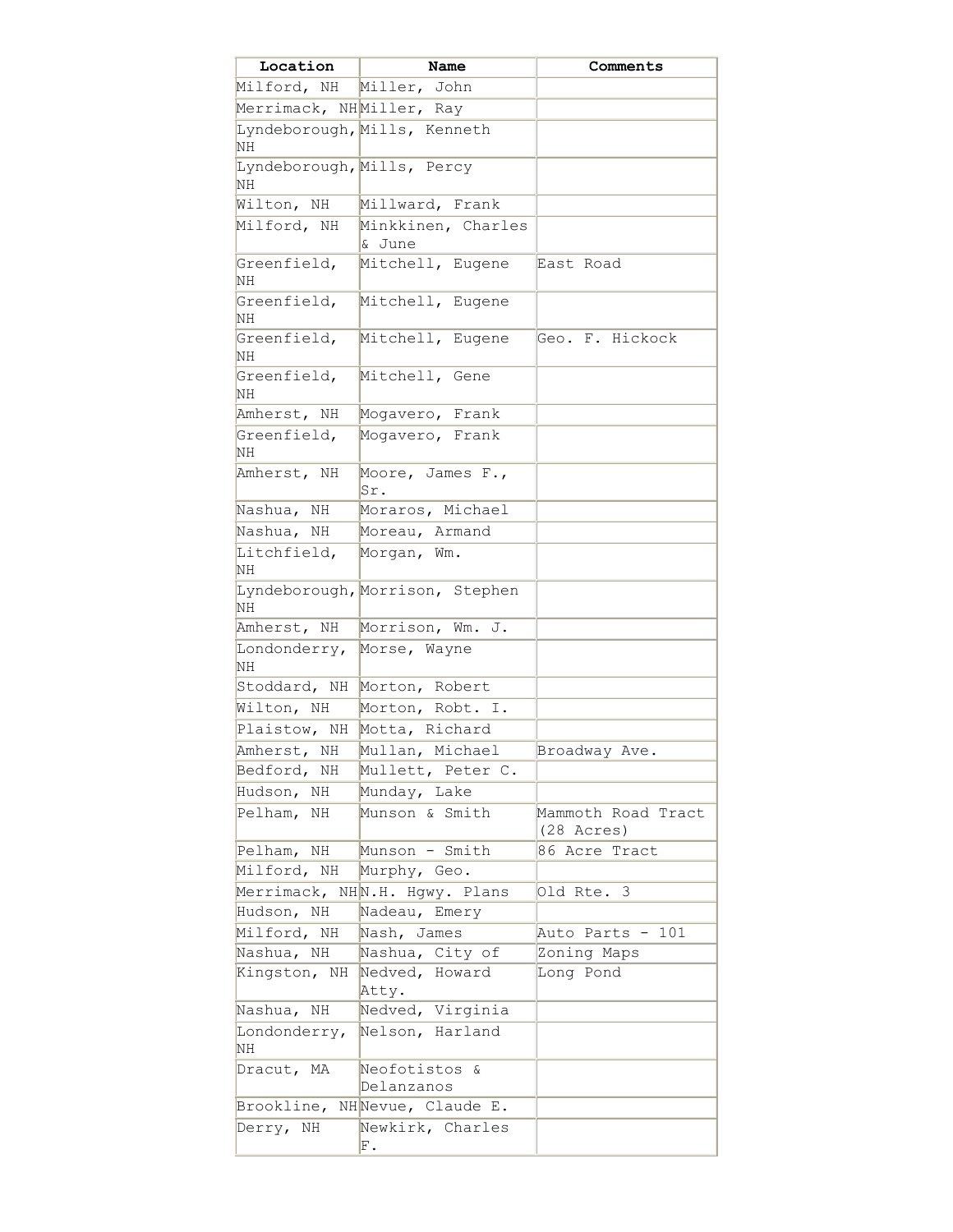| Location                        | Name                            | Comments                      |
|---------------------------------|---------------------------------|-------------------------------|
| Merrimack, NHNgoon, Chin        |                                 |                               |
| Greenfield,<br>ΝH               | Nichols, Robt.                  |                               |
| Nashua, NH                      | Nicholson                       | Searles Est. .<br>Searles Rd. |
| Nashua, NH                      | Nogowski, John H.               |                               |
| New Ipswich,                    | Notter, Virginia                |                               |
| NH                              | M. & Poliquin,<br>Edward G.     |                               |
| Greenville,<br>ΝH               | Nunemaker, Ed                   |                               |
| Merrimack, NHNutter, Robt.      |                                 |                               |
| Temple, NH                      | Nutting, Debbie                 |                               |
| Temple, NH                      | Nutting, Roger                  |                               |
| Nashua, NH                      | Oakmont Park                    |                               |
| Hudson, NH                      | Oblate Fathers                  |                               |
| Bennington,<br>ΝH               | Odom, Philip                    |                               |
| Wilton, NH                      | Ohare, Mike                     |                               |
| Amherst, NH                     | Olsen, Thomas                   |                               |
| Wilton, NH                      | Open Concepts Inc.              |                               |
|                                 | Open Concepts Inc.              |                               |
| New Ipswich,<br>ΝH              | Ottaui, Bob                     |                               |
| ΝH                              | Peterborough, Otter Brook Farm  |                               |
| ΝH                              | New Ipswich, Packard, Steve     | Mike Davidson                 |
| NH                              | New Ipswich, Packard, Steve     | Davidson                      |
| NH                              | New Ipswich, Packard, Steve     | Country Club Rd.              |
| ΝH                              | New Ipswich, Packard, Steve     |                               |
|                                 | Brookline, NH Page Enterprises  |                               |
| Wilton, NH                      | Page Enterprises,<br>Inc.       |                               |
| Wilton, NH                      | Pajanen, Linda                  |                               |
| Mont Vernon,<br>ΝH              | Paludi, Carmen                  | Ned Doggett                   |
| New Ipswich,<br>NΗ              | Paradis, Jules,<br>Jr.          |                               |
| Wilton,<br>ΝH                   | Parker Prop's                   |                               |
| Wilton,<br>ΝH                   | Parker Props.                   |                               |
| Nashua,<br>ΝH                   | Parker, Bernard                 |                               |
| Lyndeborough, Paro, Larry<br>NH |                                 |                               |
| New Ipswich,<br>ΝH              | Parr, Brian T.                  |                               |
| Stoddard, NH                    | Pasani, Joe                     |                               |
| Greenfield,<br>NH               | Patterson, Dana                 |                               |
|                                 | Merrimack, NH Patterson, Geo.   | (Newman)                      |
| ΝH                              | Lyndeborough, Patterson, Horace |                               |
| Amherst, NH                     | Paul, William                   |                               |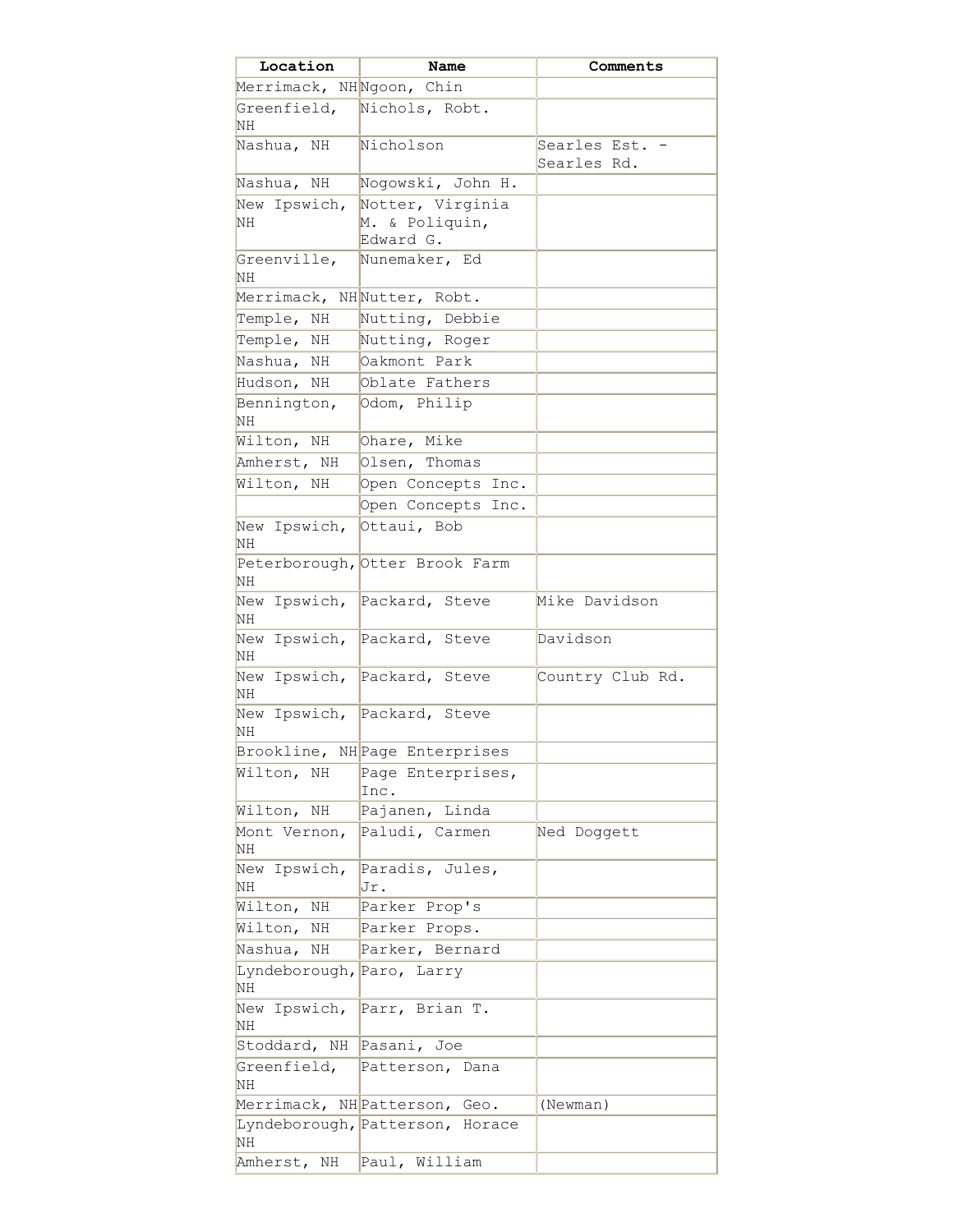| Location                         | Name                                            | Comments                               |
|----------------------------------|-------------------------------------------------|----------------------------------------|
|                                  | Lyndeborough, Payne, Peter &                    |                                        |
| NΗ                               | Ward, Pam                                       |                                        |
| Brookline, NH Pearson, Wm.       |                                                 |                                        |
| Hudson, NH                       | Pellerin, Robt.                                 |                                        |
|                                  | Brookline, NH Pelletier, Wm.                    |                                        |
| Amherst, NH                      | Peno, Frank                                     |                                        |
| Amherst, NH                      | Peno, Frank                                     |                                        |
| Nashua, NH                       | Pepelis, Peter                                  |                                        |
| Greenfield,<br>NH                | Perkins, Berton J.                              |                                        |
| Nashua, NH                       | Perkins, Ken W.                                 |                                        |
| Winchester,<br>NΗ                | Perkins, Malcom                                 |                                        |
| Amherst, NH                      | Perkins, Richard                                |                                        |
| Jaffrey, NH                      | Peterborough<br>Savings Bank                    |                                        |
| Nashua, NH                       | Peters, Raymond W.                              |                                        |
| Nashua, NH                       | Petit, Roland                                   |                                        |
| Mont Vernon,<br>ΝH               | Philbrick, Hank                                 |                                        |
| Wilton, NH                       | Phillbrick, Dow                                 |                                        |
| Milford, NH                      | Pierce, Gerald R.                               |                                        |
|                                  | Merrimack, NH Pike, Leon D., Jr.                |                                        |
| Greenville,<br>ΝH                | Pillsbury, Frank                                |                                        |
| Ashby, MA                        | Pillsbury, Robert                               |                                        |
| Milford, NH                      | Pinet, David                                    | Lot $1 -$ Septic<br>Design - Lake St.? |
| Nashua, NH                       | Pioneer Realty<br>Trust                         |                                        |
| Plaistow, NH                     | Plaistow, Town of                               | Zoning Maps                            |
| Greenfield,<br>ΝH                | Plourde, J. Robert                              |                                        |
| Nashua, NH                       | Poirier, Camil                                  | Ronald Rodgers                         |
|                                  | Brookline, NH Poirier, Roland                   | Little Roland                          |
| Nashua, NH                       | Poirier, Roland J.                              |                                        |
| New Ipswich,<br>NH               | Poliquin, Edward<br>G. & Notter,<br>Virginia M. |                                        |
| Nashua, NH                       | Poliquin, Leo R.                                |                                        |
| ΝH                               | Lyndeborough, Pomer, John E.                    |                                        |
| Mont Vernon,<br>NΗ               | Porter, Paul D.                                 |                                        |
| Temple, NH                       | Porter-Elliott,<br>Kerbert E.                   |                                        |
| Amherst, NH                      | Potenzia, Edward                                | Lot 55 - Hickory<br>Dr.                |
| Lyndeborough, Potter, Jeff<br>ΝH |                                                 |                                        |
| Windham,<br>ΝH                   | Price, Gaylord                                  | Canobie Lake                           |
|                                  | Brookline, NH Price, Gaylord                    |                                        |
| Amherst, NH                      | Price, Gaylord                                  | Off 101 - A                            |
| Wilton, NH                       | Price, Gaylord &                                |                                        |
|                                  | Bodnar, Linda                                   |                                        |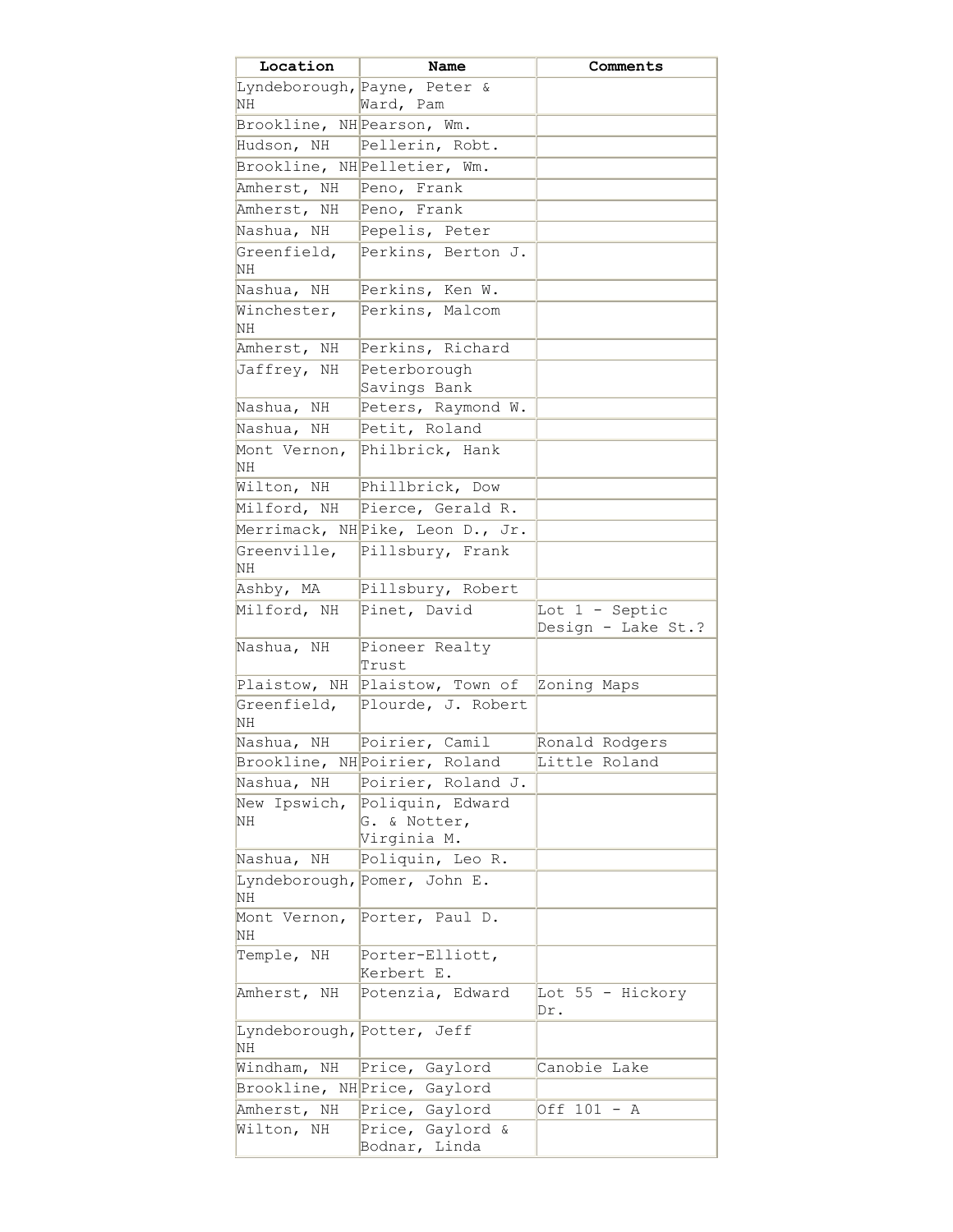| Location                 | Name                                         | Comments                               |
|--------------------------|----------------------------------------------|----------------------------------------|
| Greenfield,<br>NΗ        | Price, Robert                                | Forest Rd. - Re -<br>Sub Lots $5 \& 6$ |
| Wilton, NH               | Proctor & Greene                             |                                        |
| Wilton, NH               | Proctor & Greene                             |                                        |
| Wilton, NH               | Proctor & Greene                             |                                        |
| Wilton, NH               | Proctor & Greene                             | Lot M/50                               |
| New Ipswich,             | Proctor & Greene                             | Brian Parr                             |
| ΝH                       |                                              |                                        |
| Wilton, NH               | Proctor & Greene                             |                                        |
| Antrim, NH               | Proctor & Greene                             |                                        |
| Milford, NH              | Proctor & Greene                             |                                        |
| Wilton, NH               | Proctor & Greene                             |                                        |
| Wilton, NH               | Proctor & Greene                             |                                        |
| Temple, NH               | Proctor & Greene                             |                                        |
| ΝH                       | Peterborough, Proctor & Greene               |                                        |
| Wilton,<br>ΝH            | Proctor & Greene                             |                                        |
| Wilton, NH               | Proctor Agency                               |                                        |
| Milford, NH              | Proctor, Sam Jr.                             |                                        |
| Wilton, NH               | Proctor, Samuel<br>$G.$ , Sr.                |                                        |
| Milford, NH              | Proctor, Susan D.                            |                                        |
| Wilton, NH               | Putnam, Paul                                 |                                        |
| Greenfield,<br><b>NH</b> | Putnam, Roscoe                               |                                        |
| <b>NH</b>                | Lyndeborough, Quilty, R. Scott               |                                        |
| Temple, NH               | Quinn, Albert                                |                                        |
| Wilton, NH               | Quinn, Robert                                |                                        |
| ΝH                       | Lyndeborough, Randlett, Geo. A.              |                                        |
| Milford, NH              | Rantilla, Gertrude                           |                                        |
| Hudson, NH               | Raudonis, Al                                 | Summer Ave.                            |
| Hudson, NH               | Raudonis, Alfonse                            |                                        |
|                          | Merrimack, NHRaymond, Ernest                 |                                        |
|                          | Merrimack, NHRaymond, Guy T.                 |                                        |
|                          | Merrimack, NHRaymond, Tracy I.-<br>Estate of |                                        |
|                          | Bedford, NH Renaud, Raymond                  |                                        |
| Amherst,<br>NH           | Rendino & Sullivan                           |                                        |
|                          | Milford, NH Rene, Simoneau                   |                                        |
| <b>NH</b>                | Lyndeborough, Reynolds, Guy B.               |                                        |
| NH                       | Lyndeborough, Reynolds, Guy B.               |                                        |
| Nashua,<br>ΝH            | Reynolds, Louis                              |                                        |
| Wilton, NH               | Reynolds, Roland                             |                                        |
| Amherst, NH              | Riccitelli, Alfred                           |                                        |
| Amherst, NH              | Riccitelli, Alfred                           |                                        |
| Amherst,<br>NH           | Riccitelli, Alfred Stockwell Road            |                                        |
| Amherst, NH              | Riccitelli, Alfred                           |                                        |
| Mont Vernon,             | Riccitelli,                                  |                                        |
| NH                       | Beverly                                      |                                        |
| Hudson,<br>ΝH            | Richard, Paul                                |                                        |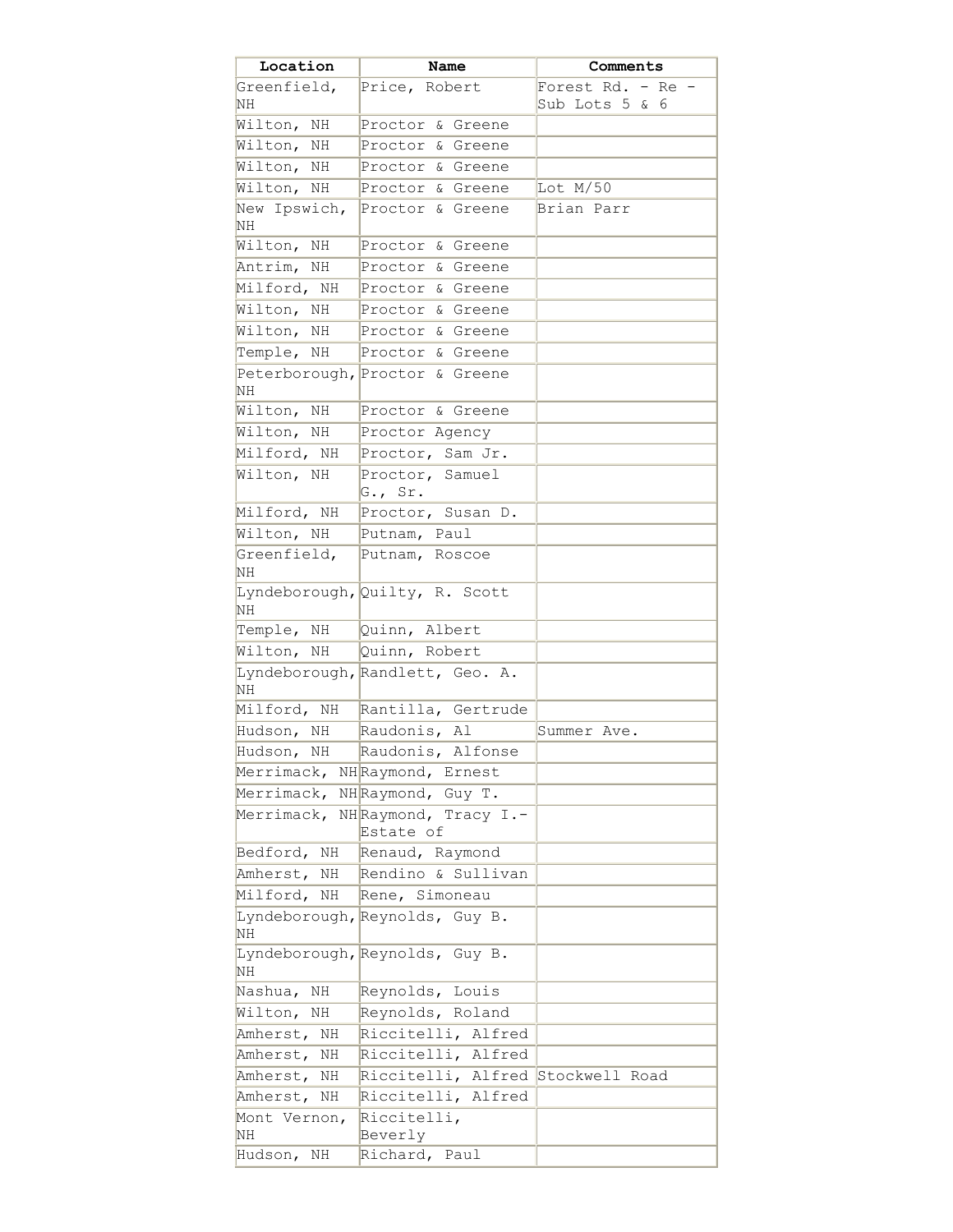| Location                        | Name                             | Comments          |
|---------------------------------|----------------------------------|-------------------|
| Milford, NH                     | Richards, Ellen<br>J.B.          |                   |
| Wilton, NH                      | Richards, Francis                |                   |
| Boscawen, NH Richardson &       |                                  | Boscawen Tract    |
|                                 | Shooman                          | (Gordon)          |
| Weare, NH                       | Rick Martin Const.               | McGinley          |
| Merrimack, NHRidgecrest         |                                  |                   |
|                                 | Lyndeborough, Riendeau, Walter   |                   |
| NH                              | L.                               |                   |
| Mont Vernon, Riley Bros.<br>NH  |                                  |                   |
| Nashua, NH                      | Rioux & Rootovich                |                   |
|                                 | Milford, NH River Bed Trust      |                   |
| Antrim, NH                      | Robarge, Peter                   |                   |
|                                 | Hooksett, NH Robb, Raymond T.    |                   |
| NH                              | Lyndeborough, Robbins, James     |                   |
| Milford, NH                     | Rocca, Elizabeth<br>S.           |                   |
| ΝH                              | Lyndeborough, Rocca, Jonathan    |                   |
|                                 | Wilton, NH Rocca, Kenneth        |                   |
| NΗ                              | Lyndeborough, Rocca, Theodore    |                   |
|                                 | Merrimack, NHRogers, Frank R.    |                   |
| NH                              | Lyndeborough, Rogers, Robt.      |                   |
| Nashua, NH                      | Rootovich & Rioux                |                   |
| Wilton,<br>NH                   | Rosen, Mike                      |                   |
| Nashua, NH                      | Ross, John, Jr.                  |                   |
| Merrimack, NHRossborough,       | Harold                           |                   |
| Hudson, NH                      | Rousseau, Paul                   |                   |
| Warner, NH                      | Rowell, Leonard                  |                   |
| Greenfield,                     | Russell                          |                   |
| NH                              |                                  |                   |
| NH                              | Peterborough, Russell, James     |                   |
| NH                              | Lyndeborough, Russell, Joseph A. |                   |
| Brookline,                      | NHSafford, Waldo                 |                   |
| Milford, NH                     | Sanborn, John                    |                   |
| Milford, NH                     | Sangster, Alma R.                |                   |
| Lyndeborough, Santinelli,<br>ΝH | Pierina                          |                   |
| Wilton,<br>ΝH                   | Sargavakian, Ken                 |                   |
| Pelham,<br>ΝH                   | Sarjo Corp.                      |                   |
| Pelham,<br>ΝH                   | Sarris, Nick                     |                   |
| Wilton,<br>ΝH                   | Schlie, Paul W.                  |                   |
| Hollis,<br>ΝH                   | Schrader, Michael                |                   |
| Hudson,<br>ΝH                   | Schriver, J.                     |                   |
|                                 | Lyndeborough, Schultz, Mark      |                   |
| ΝH                              |                                  |                   |
| Merrimack,                      | NHSchwed, Helen                  |                   |
| Hudson, NH                      | Seaman, William                  | McCrady-Berkshire |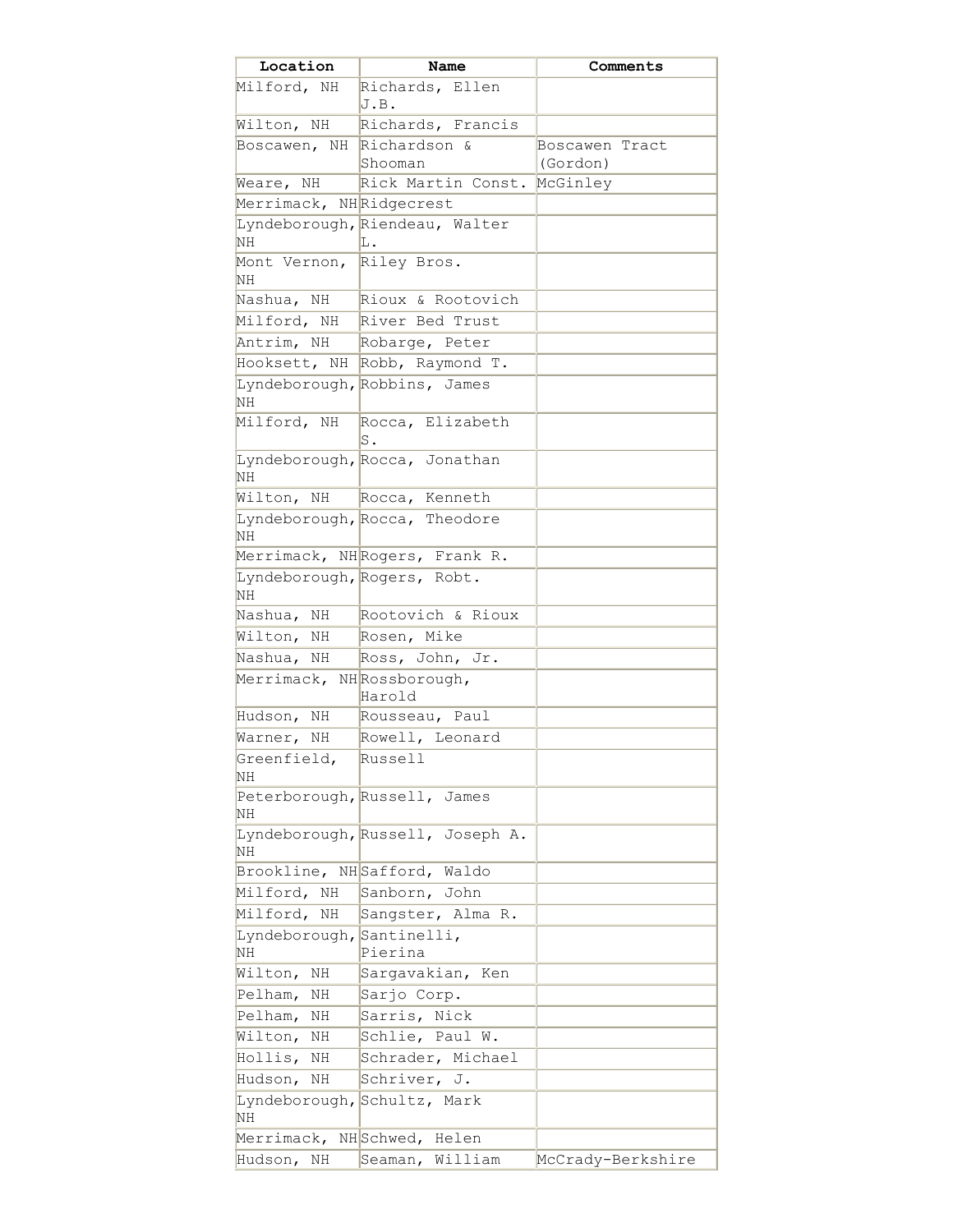| Location                                | Name                                           | Comments                      |
|-----------------------------------------|------------------------------------------------|-------------------------------|
|                                         |                                                | Est.-Hopkins Dr.              |
| Milford, NH                             | Sears, Ruland                                  |                               |
| Wilton, NH                              | Second                                         |                               |
|                                         | Congregational                                 |                               |
|                                         | Church                                         |                               |
| Greenfield,                             | Seigars, Steven E.                             |                               |
| NΗ                                      |                                                |                               |
| Nashua, NH                              | Sewage Treatment                               |                               |
|                                         | Plant - Nashua                                 |                               |
| Wilton, NH                              | Shea & Bragdon                                 |                               |
|                                         | Merrimack, NHShea, Michael                     |                               |
| Wilton,<br>ΝH                           | Shea, Mike                                     |                               |
| Wilton, NH                              | Shea, Samuel O.                                |                               |
| Lyndeborough, Sheehan, Don<br><b>NH</b> |                                                |                               |
| Mont Vernon,<br>ΝH                      | Sheehan, Don                                   |                               |
|                                         | Lyndeborough, Sheehan, Donald                  |                               |
| NΗ                                      |                                                |                               |
| Plaistow, NH                            | Shell - Mark                                   | Hoyt                          |
|                                         | Realty Trust                                   |                               |
| Wilton, NH                              | Shepardson, John                               |                               |
| Litchfield,                             | Shepherd, Arthur                               |                               |
| ΝH                                      |                                                |                               |
| ΝH                                      | Lyndeborough, Sherman & Simpson                |                               |
| Boscawen, NH                            | Shooman &                                      | Boscawen Tract                |
|                                         | Richardson                                     | (Gordon)                      |
| New Ipswich,<br>NΗ                      | Shooman, Wm                                    | Lot 21                        |
| New<br>Ipswich,<br>NΗ                   | Shooman, Wm.                                   | Re - Subdivision -<br>Sec. II |
| New<br>Ipswich,<br>NΗ                   | Shooman,<br>Wm.                                | Lot $4$ - Septic<br>Design    |
| New Ipswich,<br>NΗ                      | Shooman, Wm.                                   | Lot 16                        |
| Amherst, NH                             | Carl<br>Silva,                                 |                               |
| Milford, NH                             | Carl<br>Silva,                                 |                               |
| Milford, NH                             | Silva, Carl                                    |                               |
| Mont Vernon,<br>ΝH                      | Silva, Carl                                    |                               |
| Mason, NH                               | Simoes, Daniel                                 |                               |
| Amherst, NH                             | Simpkins, Chris                                | Energy Shop Bldrs.            |
|                                         | Lyndeborough, Simpson & Sherman                |                               |
| NΗ                                      |                                                |                               |
| NΗ                                      | Lyndeborough, Simpson, Beverly<br>E., et. als. |                               |
| Lyndeborough, Simpson, Ken              |                                                |                               |
| NΗ                                      |                                                |                               |
| Lyndeborough, Simpson, Ken<br><b>NH</b> |                                                |                               |
| Lyndeborough, Simpson, Ken<br><b>NH</b> |                                                |                               |
| Nashua, NH                              | Sipple, Henry                                  |                               |
| NH<br>Mason,                            | Sirois, Donald H.                              |                               |
| Amherst, NH                             | Skinner, Rafael                                |                               |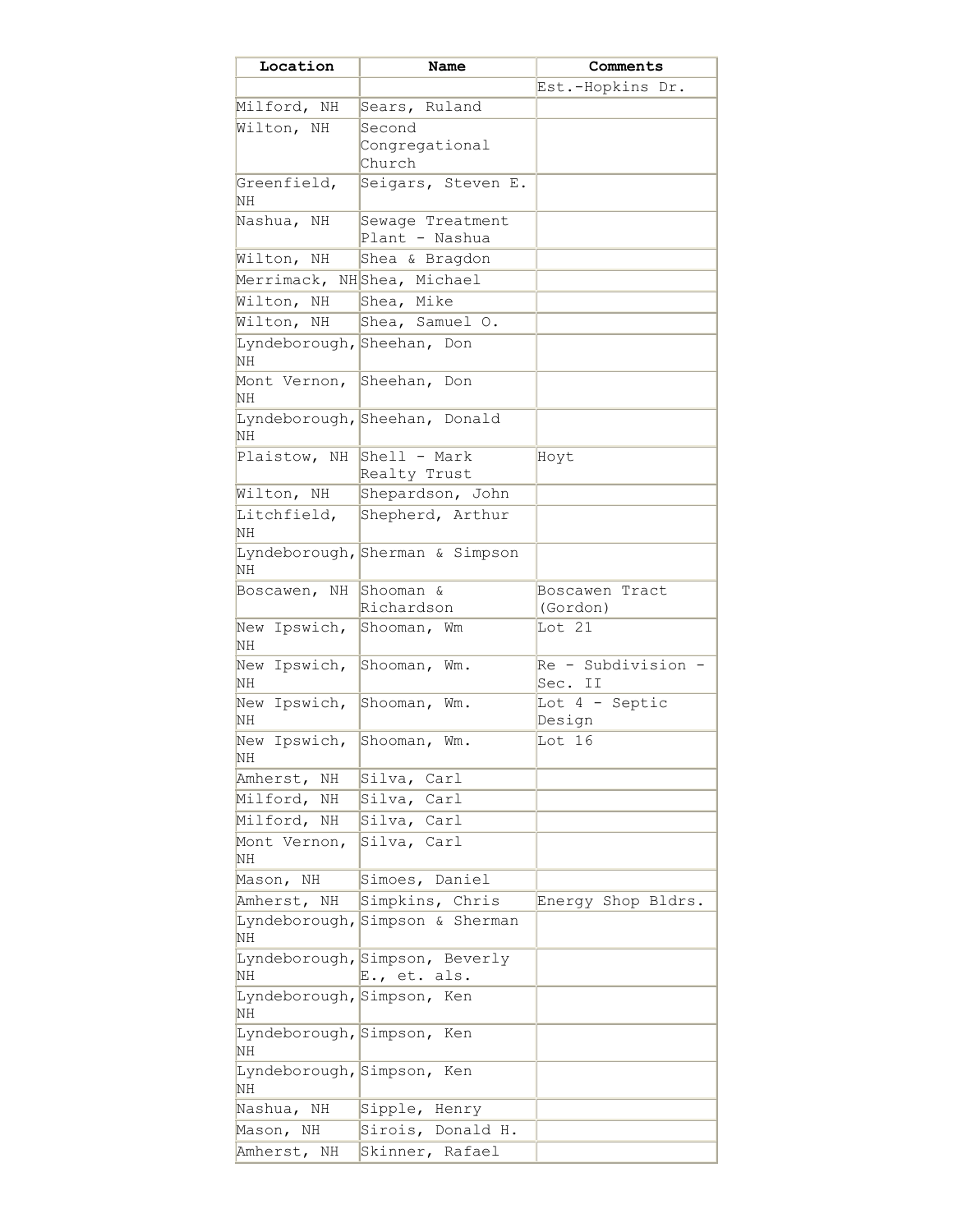| Location               | Name                             | Comments                        |
|------------------------|----------------------------------|---------------------------------|
| Amherst, NH            | Skyten, Robert                   |                                 |
| Greenfield,<br>ΝH      | Slosek, Steve                    |                                 |
| Pelham, NH             | Smith - Munson                   | 86 Acre Tract                   |
| Milford, NH            | Smith, David                     |                                 |
| New Boston,            | Smith, Ruth C.                   |                                 |
| ΝH                     |                                  |                                 |
| Milford, NH            | Souhegan Invest.<br>Corp.        |                                 |
| Milford, NH            | Souhegan<br>Investment Corp.     |                                 |
| Lyndeborough, Souhegan |                                  |                                 |
| ΝH                     | Investments                      |                                 |
| Nashua, NH             | Spectra Homes                    | Lot 572 -<br>Broadacres Part II |
| Nashua, NH             | Spencer, Kenneth                 |                                 |
| Greenville,<br>ΝH      | Spinosa, Mark                    |                                 |
| Wilton, NH             | St. Clair, Douglas<br>W.         |                                 |
| Bedford, NH            | St. Hedwig Parish                |                                 |
| Amherst, NH            | St. Laurent,<br>Raymond          |                                 |
| Hudson, NH             | St. Patrick's Cem.               |                                 |
| Hudson, NH             | St. Patricks Cem.                | Derry Rd.                       |
| Greenfield,<br>NΗ      | Staiti, John                     |                                 |
| Wilton, NH             | Staiti, John                     | Lot 5 - Rebeckah's<br>Way       |
| Dublin, NH             | Staiti, Virginia<br>s.           |                                 |
| Wilton, NH             | Stein, David E.                  |                                 |
| Milford, NH            | Stetson, Donald                  |                                 |
| Amherst, NH            | Stetson, Frank                   |                                 |
| Milford,<br>NH         | Stetson, Frank A.                |                                 |
| Wilton, NH             | Stevens, Jere                    |                                 |
| Nashua, NH             | Stewart, Edward                  |                                 |
| Lyndeborough,<br>ΝH    | Stiffler,<br>Christian           |                                 |
| Milford, NH            | Stone, Robert                    |                                 |
| Milford, NH            | Stone, Robt.                     | Sta.<br>on square               |
| Weare, NH              | Stone, Robt.                     |                                 |
| Milford, NH            | Streeter, David                  |                                 |
| Mont Vernon,<br>ΝH     | Stroncer, Harold                 |                                 |
| Amherst, NH            | Struss, Harold R.                |                                 |
| Antrim, NH             | Sugarbush Inc.                   |                                 |
| ΝH                     | Peterborough, Sullivan & Aldrich |                                 |
| Amherst, NH            | Sullivan & Rendino               |                                 |
| Nashua, NH             | Sullivan, Anna                   |                                 |
| Wilton,<br>ΝH          | Sullivan, Edward                 |                                 |
| Lyndeborough,          | Sullivan, Garret                 |                                 |
| ΝH                     | Ε.                               |                                 |
| Wilton,<br>ΝH          | Sullivan,<br>James               |                                 |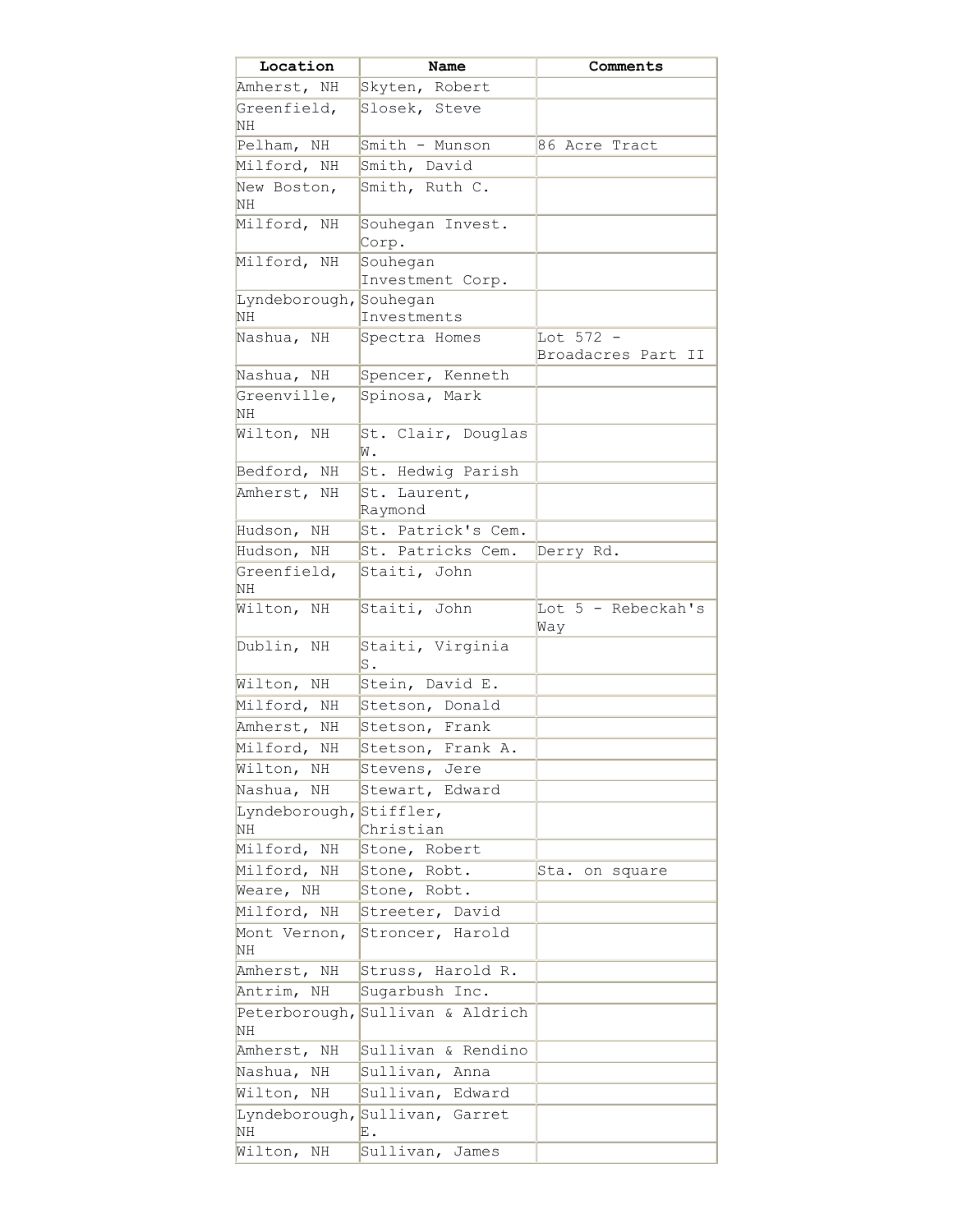| Location                 | Name                                                    | Comments            |
|--------------------------|---------------------------------------------------------|---------------------|
| Hancock, NH              | Sullivan,<br>Michael                                    |                     |
| Milford, NH              | Sullivan, Michael                                       |                     |
| <b>NH</b>                | Lyndeborough, Sullivan/DiSalvo                          |                     |
| <b>NH</b>                | Lyndeborough, Sunrise Builders                          | Dick Howe           |
| Milford, NH              | Svibruck &<br>Casserino                                 |                     |
| NH                       | Peterborough, Sweeney, Shane                            |                     |
| Hudson, NH               | Szugda, L.W. &<br>Sons                                  | H. Ellsworth Fuller |
| Pelham, NH               | T & P Builders,<br>Inc.                                 | Heritage Road       |
| Pelham,<br>ΝH            | T & R Builders                                          | Heritage Rd.        |
| Pelham,<br>NH            | T & R Builders                                          |                     |
| Litchfield,<br>ΝH        | Tabernacle Church                                       |                     |
| Merrimack,               | NHTanyer, Albert                                        |                     |
| Nashua,<br>ΝH            | Tardiff, Marcel                                         |                     |
| Hudson,<br>ΝH            | Tariko, Inc.                                            |                     |
| Hudson, NH               | Tate Bros.                                              |                     |
| Wilton, NH               | Taylor, Gordon                                          |                     |
| Greenfield,<br>NH        | Taylor, Margette-<br>Estate of                          |                     |
| Chelmsford,<br><b>MA</b> | Temple, Arthur                                          | Balcom Rd.          |
| Milford, NH              | Templeman, Andrew                                       |                     |
| Wilton, NH               | Testa, Gilbert                                          |                     |
| Harrisville,             | The Barrows Co.                                         |                     |
| ΝH                       | Corp.                                                   |                     |
| Amherst, NH              | Therrian, Richard                                       |                     |
| NH                       | Peterborough, Thibault, Paul R.                         |                     |
| Wilton, NH               | Thibault, Vance                                         |                     |
| Pelham, NH               | Thiberge, Philip & Little Island Pond<br>Berthel, Albin |                     |
| Greenville,<br>ΝH        | Thompson, Earl                                          |                     |
| Mont Vernon,<br>NH       | Thoreson, Carl W.                                       |                     |
| NH                       | Hillsborough, Timber Top Const.                         |                     |
| Bennington,<br>NH        | Timbertop Const.                                        |                     |
| ΝH                       | Hillsborough, Timbertop Constr.                         |                     |
| Deering, NH              | Tinker, Eugene                                          |                     |
| Francestown,<br>ΝH       | Tolman, Matthew G.                                      |                     |
| Milford, NH              | Toomey, Harold C.                                       |                     |
| Amherst,<br>ΝH           | Topliffe, Douglas                                       |                     |
| Lyndeborough,<br>NH      | Townley, John                                           |                     |
| Milford, NH              | Townsend, Mildred<br>Ε.                                 |                     |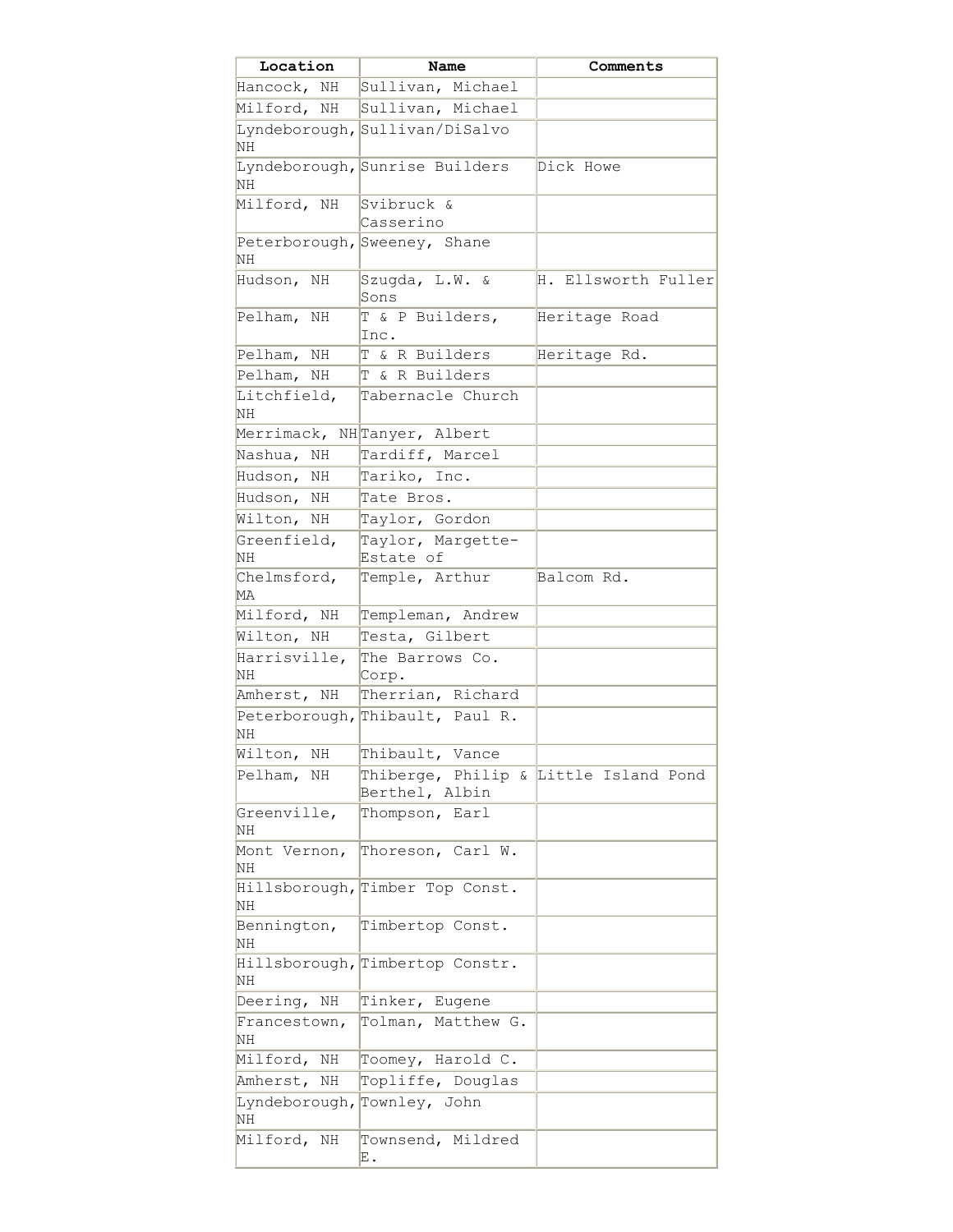| Location                  | Name                                      | Comments |
|---------------------------|-------------------------------------------|----------|
| Milford, NH               | Tremaco Corp.                             |          |
|                           | Merrimack, NHTrench, David A.             |          |
| <b>NH</b>                 | Mont Vernon, Trow, Richard A.             |          |
| Nashua, NH                | Tucker, Richard                           |          |
| Wilton,<br>NH             | Tuttle - Upton                            |          |
| Wilton, NH                | Tuttle, Richard                           |          |
| Merrimack, NHTwardosky,   |                                           |          |
|                           | Josephine                                 |          |
| Nashua, NH                | Twardosky, W.                             |          |
| NH                        | Lyndeborough, Uhas, Michael               |          |
| Wilton, NH                | Upton - Tuttle                            |          |
| Goffstown,                | NHUpton, Frank                            |          |
| Nashua, NH                | Vaillancourt Bdrs.                        |          |
| Nashua, NH                | Vaillancourt, Rene                        |          |
|                           | F.                                        |          |
| Greenfield,<br><b>NH</b>  | Vals Concrete                             |          |
| Wilton, NH                | Van Lier, J. J.                           |          |
| Milford, NH               | Vantassell, Mark                          |          |
| Bristol, NH               | Vasco, Michael                            |          |
| New Ipswich,              | Veilleux & Chaput                         |          |
| NН                        |                                           |          |
| Mont Vernon,<br><b>NH</b> | Vergato, Jerry                            |          |
| <b>NH</b>                 | Lyndeborough, Vergato, Jerry              |          |
|                           | Merrimack, NHVFW - Merrimack              |          |
| <b>NH</b>                 | Peterborough, Virginia, Zanga             |          |
| Nashua, NH                | Vitale, Pasquale                          |          |
| Temple, NH                | Von Zabern,<br>Bertram                    |          |
| Amherst, NH               | Vore, John                                |          |
| Nashua, NH                | Wainwright, Edward                        |          |
| Amherst, NH               | Walker, G. Allen,<br>Jr.                  |          |
| Nashua, NH                | Walker, Reginald                          |          |
| Milford, NH               | Walker, Reginald<br>G., III               |          |
| Wilton, NH                | Walker, William                           |          |
| NH                        | Lyndeborough, Ward, Pam & Payne,<br>Peter |          |
| Brookline, NHWard, Roy    |                                           |          |
|                           | Merrimack, NHWargusha & Couret            |          |
| Amherst, NH               | Warner, Harold                            |          |
| New Boston,<br>ΝH         | Warren, Cora L.                           |          |
| NH                        | Lyndeborough, Warren, Geo. E.             |          |
| Wilton, NH                | Wassell, Vincent<br>L.                    |          |
| Amherst, NH               | Watson, Edwin C.                          |          |
| Lyndeborough, Watt, John  |                                           |          |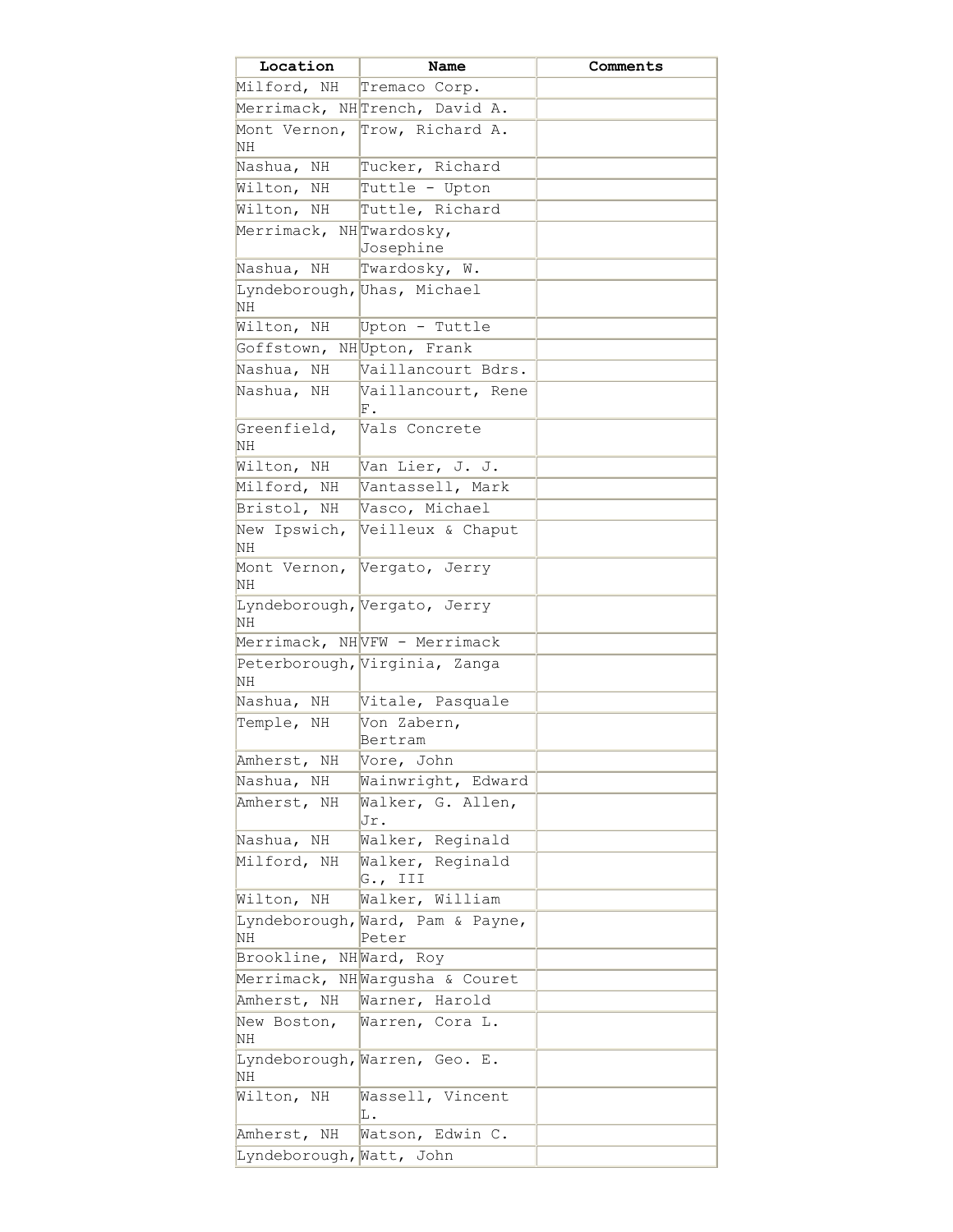| Location                        | Name                                        | Comments            |
|---------------------------------|---------------------------------------------|---------------------|
| ΝH                              |                                             |                     |
| Lyndeborough, Watt, John<br>ΝH  |                                             |                     |
| NΗ                              | Lyndeborough, Weatherall, Reg               |                     |
| Greenfield,<br>ΝH               | Webster, Bruce                              |                     |
|                                 | Hudson, NH   Webster, Kimball               | Assorted Plans      |
| NΗ                              | Peterborough, Weeks, Mabel G.               |                     |
| NΗ                              | Harrisville, Weisberg, David                |                     |
| Amherst, NH                     | Weisberg, Douglas                           |                     |
| NΗ                              | Lyndeborough, Welch, William                |                     |
| Amherst, NH                     | Wenzel, Herbert W. South Side               |                     |
| Amherst, NH                     | Wenzel, Herbert W. Pavillion Lot            |                     |
| Amherst, NH                     | Wenzel, Herbert W. <mark>North Tract</mark> |                     |
| Amherst, NH                     | Wenzel, Hernert                             | Amherst - Merrimack |
| Nashua, NH                      | Whitney, Arthur,<br>Jr.                     |                     |
| Milford, NH                     | Whitten, Chester<br>Α.                      |                     |
| Hollis, NH                      | Wienslaw, Jon &<br>Kate                     |                     |
| Wilton, NH                      | Wilder, Clinton &<br>Blanchard, Heidi       |                     |
| Milford, NH                     | Willette, Chas                              |                     |
| Chester, NH                     | Williams & Hussey                           |                     |
| Hudson, NH                      | Williamson,<br>Richard                      |                     |
| Temple, NH                      | Wilson, Everett                             |                     |
| Wilton, NH                      | Wilton Masonic<br>Assn.                     |                     |
| Wilton, NH                      | Wilton News                                 |                     |
| ΝH                              | Lyndeborough, Wilton Properties             |                     |
| Wilton,<br>ΝH                   | Wilton,<br>Town of                          | Landfill            |
| Wilton,<br>ΝH                   | Wilton,<br>Town of                          | Edna Stephens       |
| Wilton,<br>ΝH                   | Wilton, Town of                             | Umenhofer           |
| Wilton,<br>ΝH                   | Wilton, Town of                             |                     |
| Wilton,<br>ΝH                   | Wilton, Town of                             | (Sweezy) Cem. Lot   |
| Wilton,<br>ΝH                   | Wilton, Town of                             | Isaac frye HGWY     |
| Wilton,<br>ΝH                   | Wilton, Town of                             | Burton HGWY         |
| Wilton,<br>ΝH                   | Wilton, Town of                             |                     |
| Antrim,<br>ΝH                   | Wineklmann, F.A.                            |                     |
| Amherst, NH                     | Winkler, Geo. F.                            | Hickory Dr.         |
| Milford, NH                     | Wisniewski, Robt.<br>Т.                     |                     |
| Lyndeborough, Wittenauer,<br>ΝH | Constance                                   |                     |
| ΝH                              | Lyndeborough, Wolfston, Daniel              |                     |
| Londonderry,<br>ΝH              | Wollen, John                                |                     |
| Nashua, NH                      | Wollen, John                                |                     |